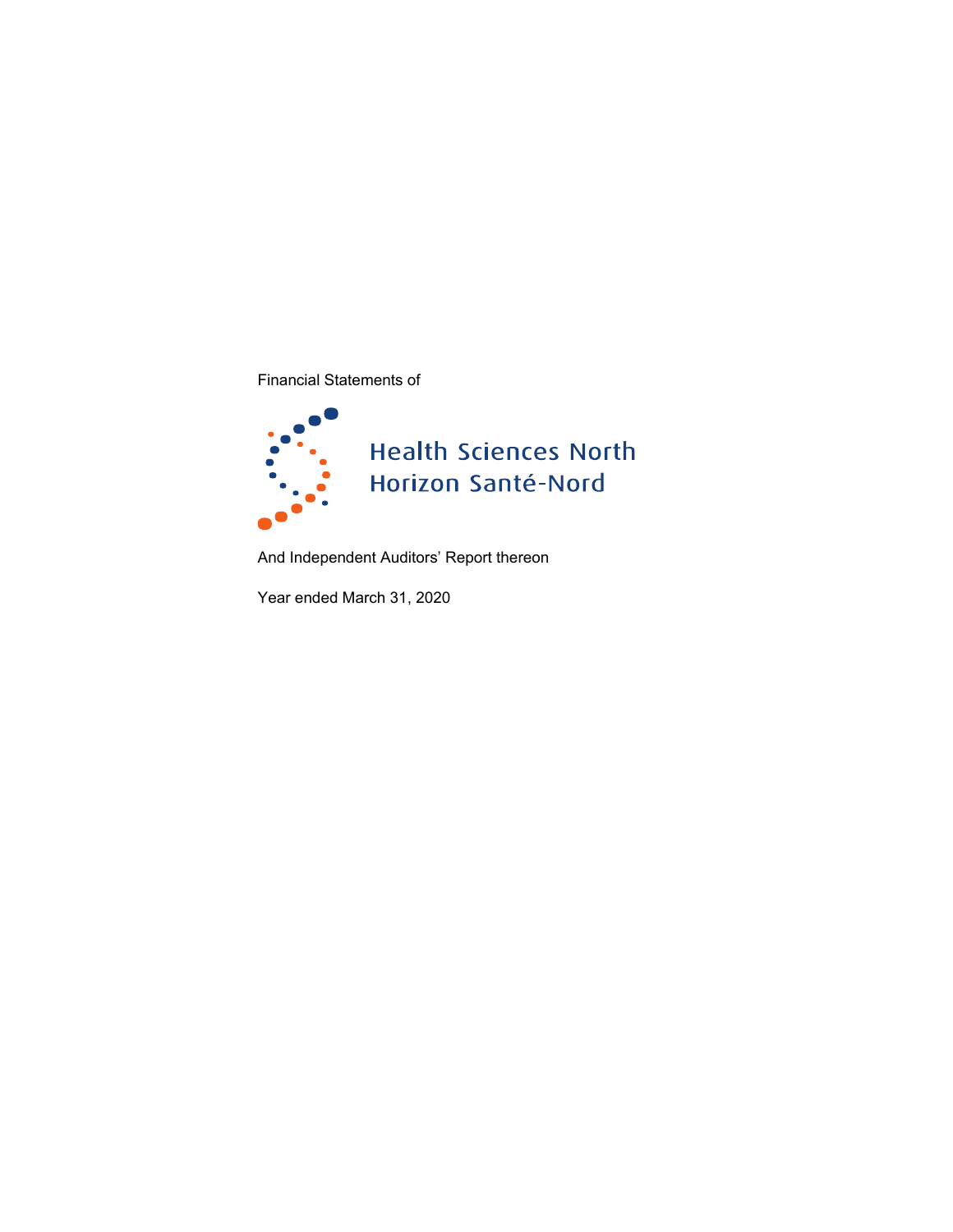

 KPMG LLP Claridge Executive Centre 144 Pine Street Sudbury Ontario P3C 1X3 Canada Telephone (705) 675-8500 Fax (705) 675-7586

### **INDEPENDENT AUDITORS' REPORT**

To the Board of Directors of Health Sciences North

#### *Opinion*

We have audited the financial statements of Health Sciences North (the "Entity"), which comprise:

- the statement of financial position as at March 31, 2020
- the statement of operations for the year then ended
- the statement of changes in net debt for the year then ended
- the statement of cash flows for the year then ended
- and notes to the financial statements, including a summary of significant accounting policies

(Hereinafter referred to as the ''financial statements'').

In our opinion, the accompanying financial statements present fairly, in all material respects, the financial position of the Entity as at March 31, 2020, and its results of operations and its cash flows for the year then ended in accordance with Canadian public sector accounting standards.

#### *Basis for Opinion*

We conducted our audit in accordance with Canadian generally accepted auditing standards. Our responsibilities under those standards are further described in the **''Auditors' Responsibilities for the Audit of the Financial Statements''** section of our auditors' report.

We are independent of the Entity in accordance with the ethical requirements that are relevant to our audit of the financial statements in Canada and we have fulfilled our other ethical responsibilities in accordance with these requirements.

We believe that the audit evidence we have obtained is sufficient and appropriate to provide a basis for our opinion.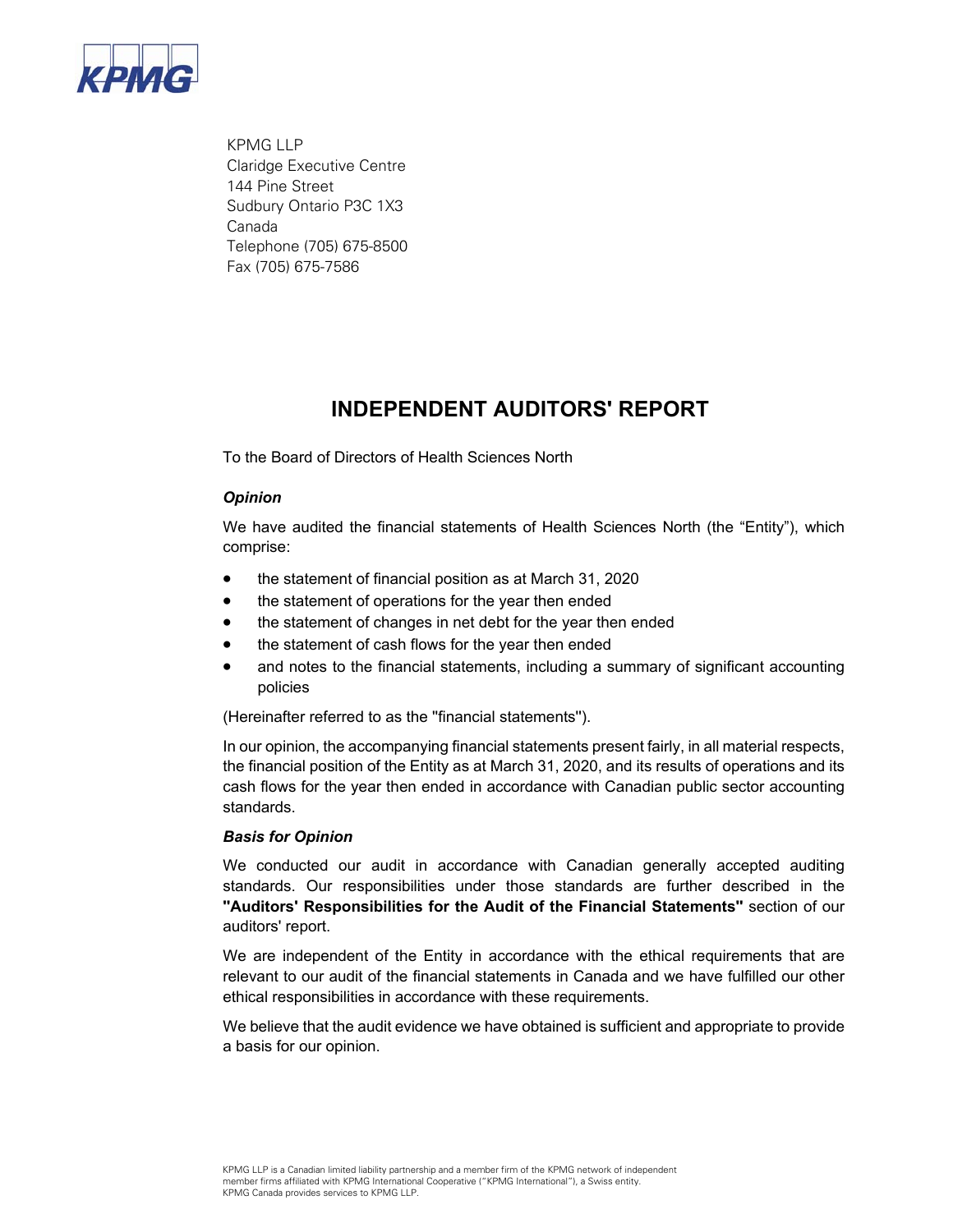

#### *Responsibilities of Management for the Financial Statements*

Management is responsible for the preparation and fair presentation of these financial statements in accordance with Canadian public sector accounting standards, and for such internal control as management determines is necessary to enable the preparation of financial statements that are free from material misstatement, whether due to fraud or error.

In preparing the financial statements, management is responsible for assessing the Entity's ability to continue as a going concern, disclosing, as applicable, matters related to going concern and using the going concern basis of accounting unless management either intends to liquidate the Entity or to cease operations, or has no realistic alternative but to do so.

#### *Auditors' Responsibilities for the Audit of the Financial Statements*

Our objectives are to obtain reasonable assurance about whether the financial statements as a whole are free from material misstatement, whether due to fraud or error, and to issue an auditors' report that includes our opinion.

Reasonable assurance is a high level of assurance, but is not a guarantee that an audit conducted in accordance with Canadian generally accepted auditing standards will always detect a material misstatement when it exists.

Misstatements can arise from fraud or error and are considered material if, individually or in the aggregate, they could reasonably be expected to influence the economic decisions of users taken on the basis of the financial statements.

As part of an audit in accordance with Canadian generally accepted auditing standards, we exercise professional judgment and maintain professional skepticism throughout the audit.

We also:

 Identify and assess the risks of material misstatement of the financial statements, whether due to fraud or error, design and perform audit procedures responsive to those risks, and obtain audit evidence that is sufficient and appropriate to provide a basis for our opinion.

The risk of not detecting a material misstatement resulting from fraud is higher than for one resulting from error, as fraud may involve collusion, forgery, intentional omissions, misrepresentations, or the override of internal control.

- Obtain an understanding of internal control relevant to the audit in order to design audit procedures that are appropriate in the circumstances, but not for the purpose of expressing an opinion on the effectiveness of the Entity's internal control.
- Evaluate the appropriateness of accounting policies used and the reasonableness of accounting estimates and related disclosures made by management.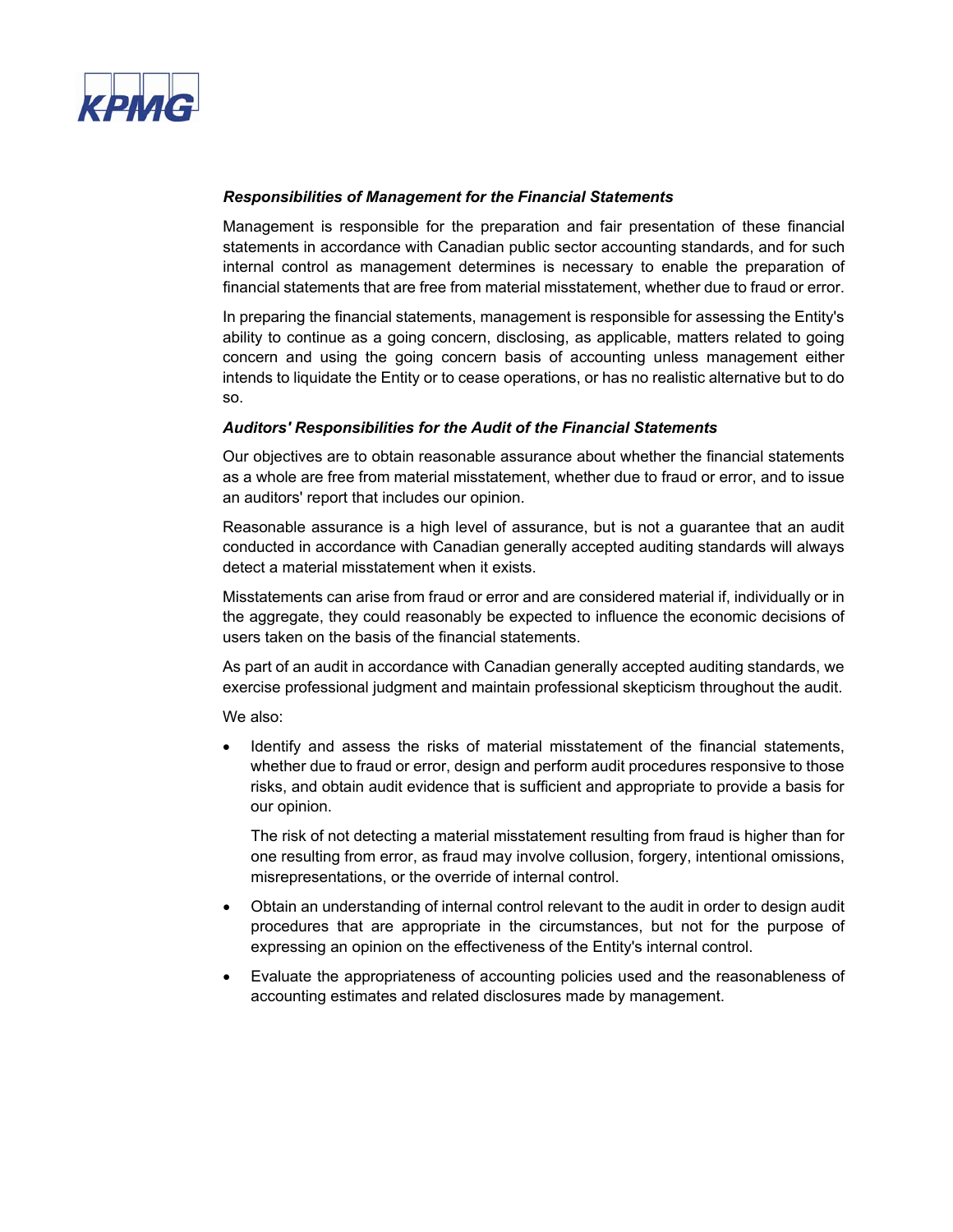

- Conclude on the appropriateness of management's use of the going concern basis of accounting and, based on the audit evidence obtained, whether a material uncertainty exists related to events or conditions that may cast significant doubt on the Entity's ability to continue as a going concern. If we conclude that a material uncertainty exists, we are required to draw attention in our auditors' report to the related disclosures in the financial statements or, if such disclosures are inadequate, to modify our opinion. Our conclusions are based on the audit evidence obtained up to the date of our auditors' report. However, future events or conditions may cause the Entity to cease to continue as a going concern.
- Evaluate the overall presentation, structure and content of the financial statements, including the disclosures, and whether the financial statements represent the underlying transactions and events in a manner that achieves fair presentation
- Communicate with those charged with governance regarding, among other matters, the planned scope and timing of the audit and significant audit findings, including any significant deficiencies in internal control that we identify during our audit.

 $KPMG$  11P

Chartered Professional Accountants, Licensed Public Accountants

Sudbury, Canada June 2, 2020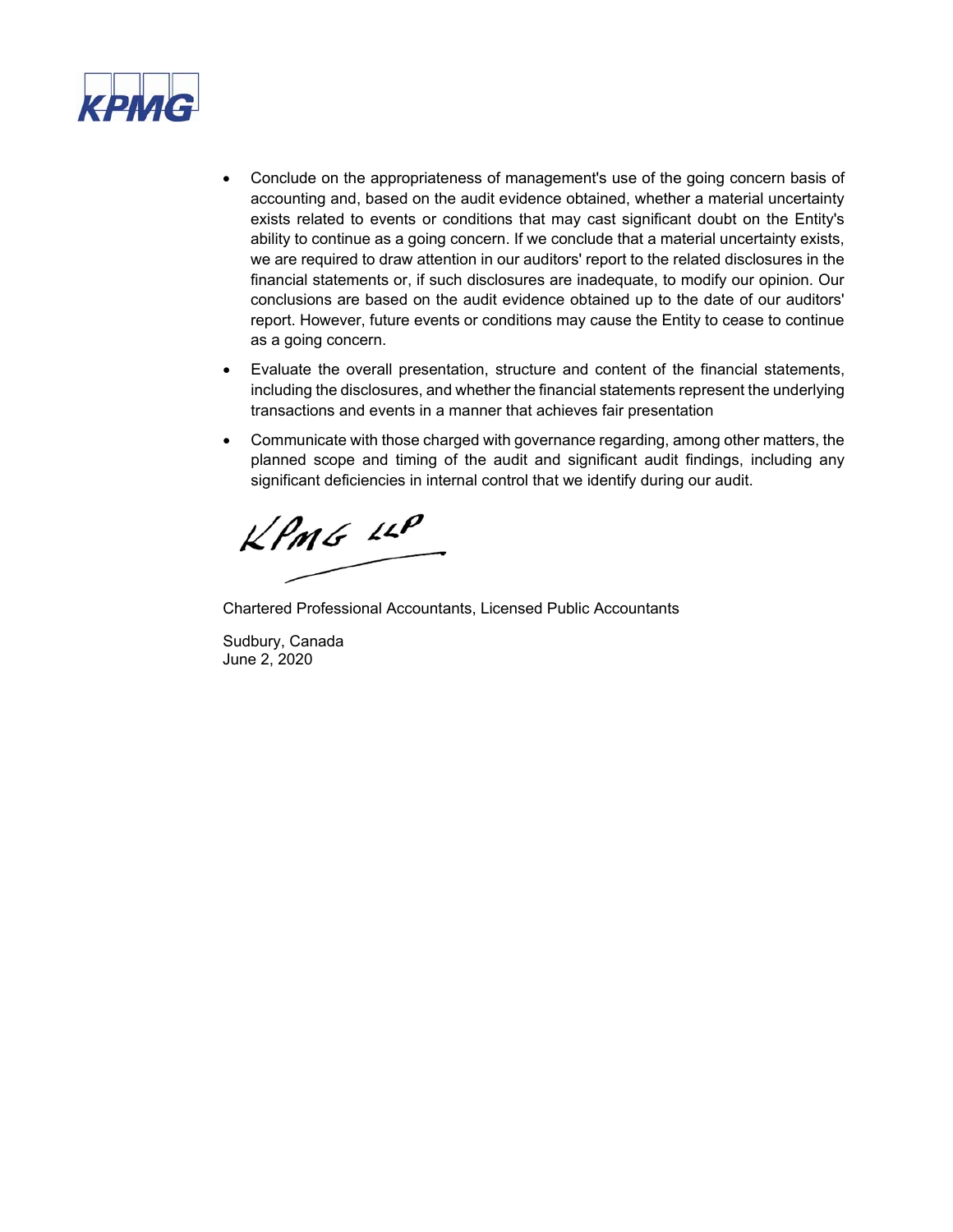Statement of Operations

Year ended March 31, 2020, with comparative information for 2019 (in thousands of dollars)

|                                                                 | 2020          | 2019          |
|-----------------------------------------------------------------|---------------|---------------|
|                                                                 |               |               |
| Revenue:                                                        |               |               |
| Ontario Health North and                                        |               |               |
| Ministry of Health                                              | \$<br>309,447 | \$<br>306,977 |
| <b>Cancer Care Ontario</b>                                      | 70,031        | 62,537        |
| Specifically funded programs                                    | 46,890        | 46,667        |
| <b>Patient services</b>                                         | 37,139        | 34,942        |
| Other                                                           | 47,590        | 43,536        |
| Amortization - deferred capital contributions                   |               |               |
| for equipment                                                   | 6,892         | 8,950         |
|                                                                 | 517,989       | 503,609       |
| Expenses:                                                       |               |               |
| Salaries and wages                                              | 218,003       | 210,033       |
| Employee benefits                                               | 62,767        | 70,234        |
| Medical staff remuneration                                      | 29,493        | 29,152        |
| Supplies and other                                              | 66,770        | 63,293        |
| Interest on long-term debt                                      | 1,015         | 1,357         |
| Medical and surgical                                            | 34,139        | 30,830        |
| Drugs                                                           | 41,909        | 33,244        |
| Specifically funded programs                                    | 46,882        | 46,596        |
| Amortization - equipment                                        | 16,673        | 17,034        |
|                                                                 | 517,651       | 501,773       |
| Excess of revenue over expenses                                 |               |               |
| from Hospital operations                                        | 338           | 1,836         |
| Amortization - buildings                                        | (11, 465)     | (11, 298)     |
| Amortization - deferred capital contributions for buildings     | 9,380         | 10,906        |
|                                                                 |               |               |
| Excess (deficiency) of revenue over expenses                    |               |               |
| before undernoted item                                          | (1,747)       | 1,444         |
| Liabilities assumed from Sudbury Hospital Services (note 14(c)) |               | (1, 289)      |
| Excess (deficiency) of revenue over expenses                    | \$<br>(1,747) | \$<br>155     |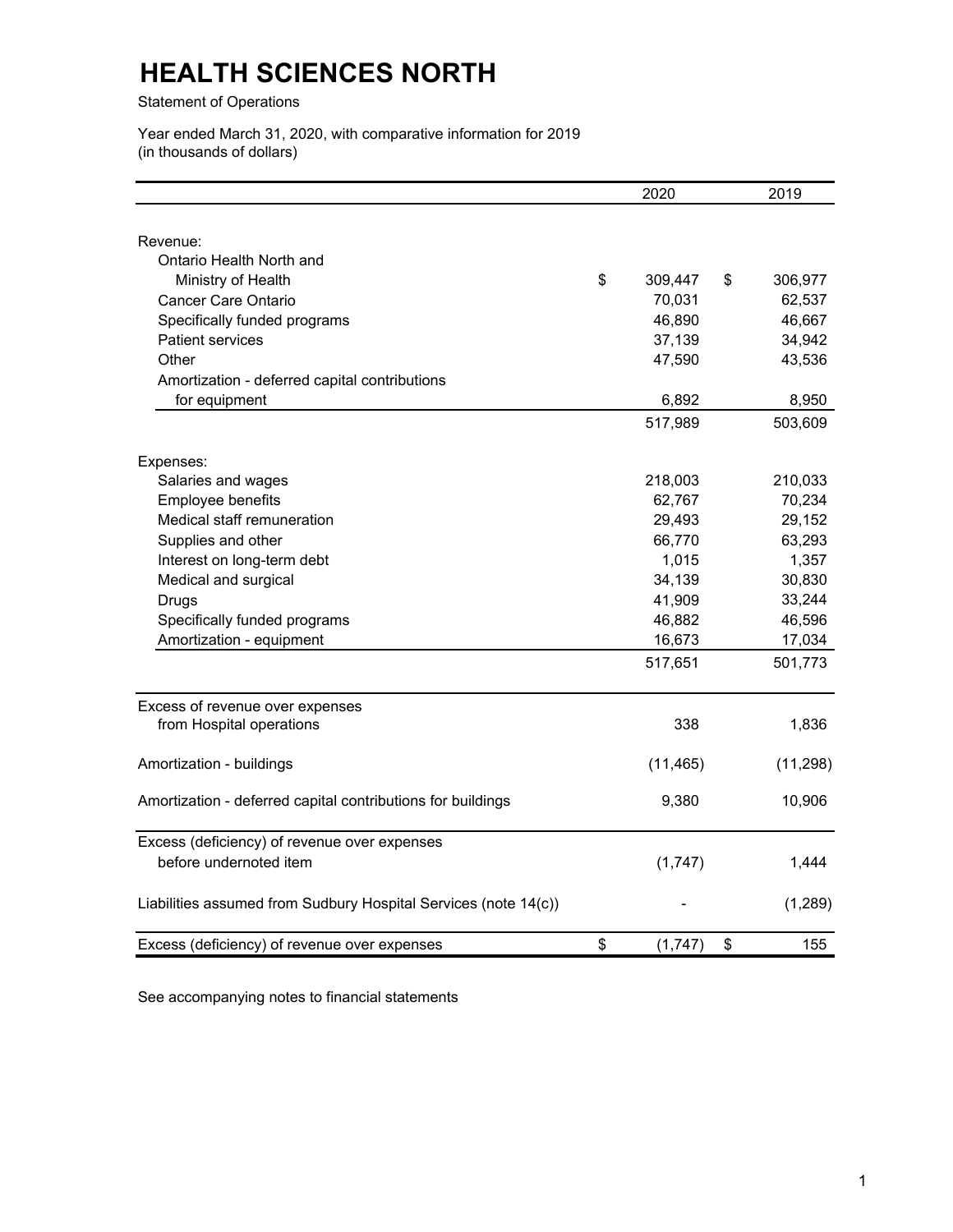Statement of Financial Position

March 31, 2020, with comparative information for 2019 (in thousands of dollars)

|                                                    | 2020          | 2019          |
|----------------------------------------------------|---------------|---------------|
|                                                    |               |               |
| <b>Assets</b>                                      |               |               |
| Current assets:                                    |               |               |
| Cash                                               | \$<br>13,376  | \$<br>9,574   |
| Accounts receivable (note 2)                       | 31,117        | 36,115        |
| Inventories                                        | 6,269         | 4,806         |
| Prepayments                                        | 7,170         | 7,154         |
|                                                    | 57,932        | 57,649        |
| Long-term receivables (note 3)                     | 2,221         | 3,072         |
| Capital assets (note 4)                            | 342,663       | 341,715       |
|                                                    | \$<br>402,816 | \$<br>402,436 |
|                                                    |               |               |
| <b>Liabilities and Net Debt</b>                    |               |               |
| <b>Current liabilities:</b>                        |               |               |
| Accounts payable and accrued liabilities (note 6)  | \$<br>91,707  | \$<br>87,689  |
| Current portion of long-term obligations (note 10) | 1,554         | 1,569         |
|                                                    | 93,261        | 89,258        |
| Deferred contributions (note 7)                    | 655           | 570           |
| Deferred capital contributions (note 8)            | 264,606       | 267,228       |
| Employee post-retirement benefits (note 9)         | 28,783        | 26,568        |
| Long-term obligations (note 10)                    | 22,329        | 23,883        |
|                                                    | 409,634       | 407,507       |
| Net debt                                           | (6, 818)      | (5,071)       |
|                                                    |               |               |
| Contingencies (note 14)                            |               |               |
| Subsequent event (note 17)                         |               |               |
|                                                    | \$<br>402,816 | \$<br>402,436 |

On behalf of the Board: Floyd Lougher Chair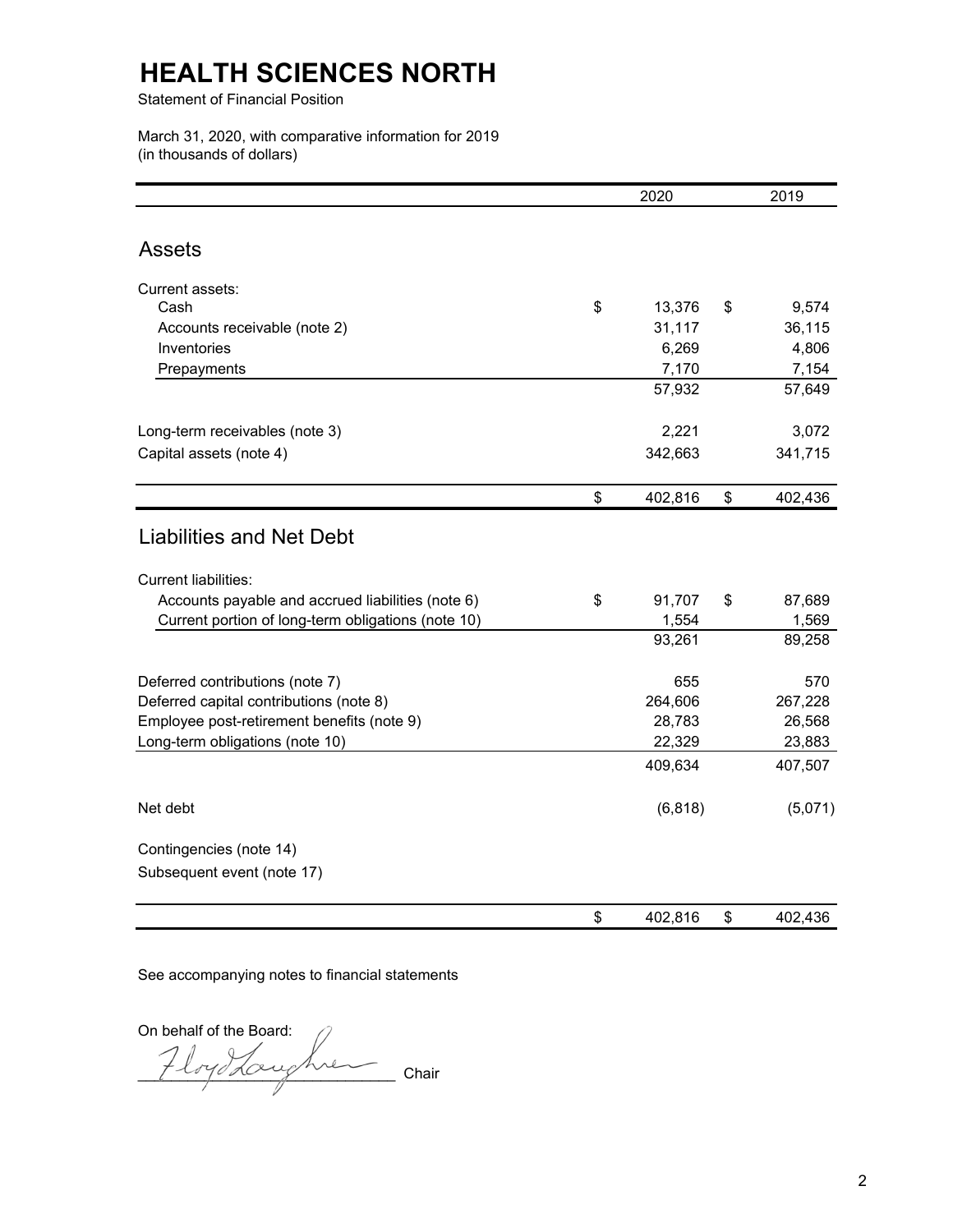Statement of Changes in Net Debt

Year ended March 31, 2020, with comparative information for 2019 (in thousands of dollars)

|                                              | 2020               | 2019 |         |
|----------------------------------------------|--------------------|------|---------|
|                                              |                    |      |         |
| Net debt, beginning of year                  | \$<br>$(5,071)$ \$ |      | (5,226) |
| Excess (deficiency) of revenue over expenses | (1,747)            |      | 155     |
| Net debt, end of year                        | \$<br>(6, 818)     | - \$ | (5,071) |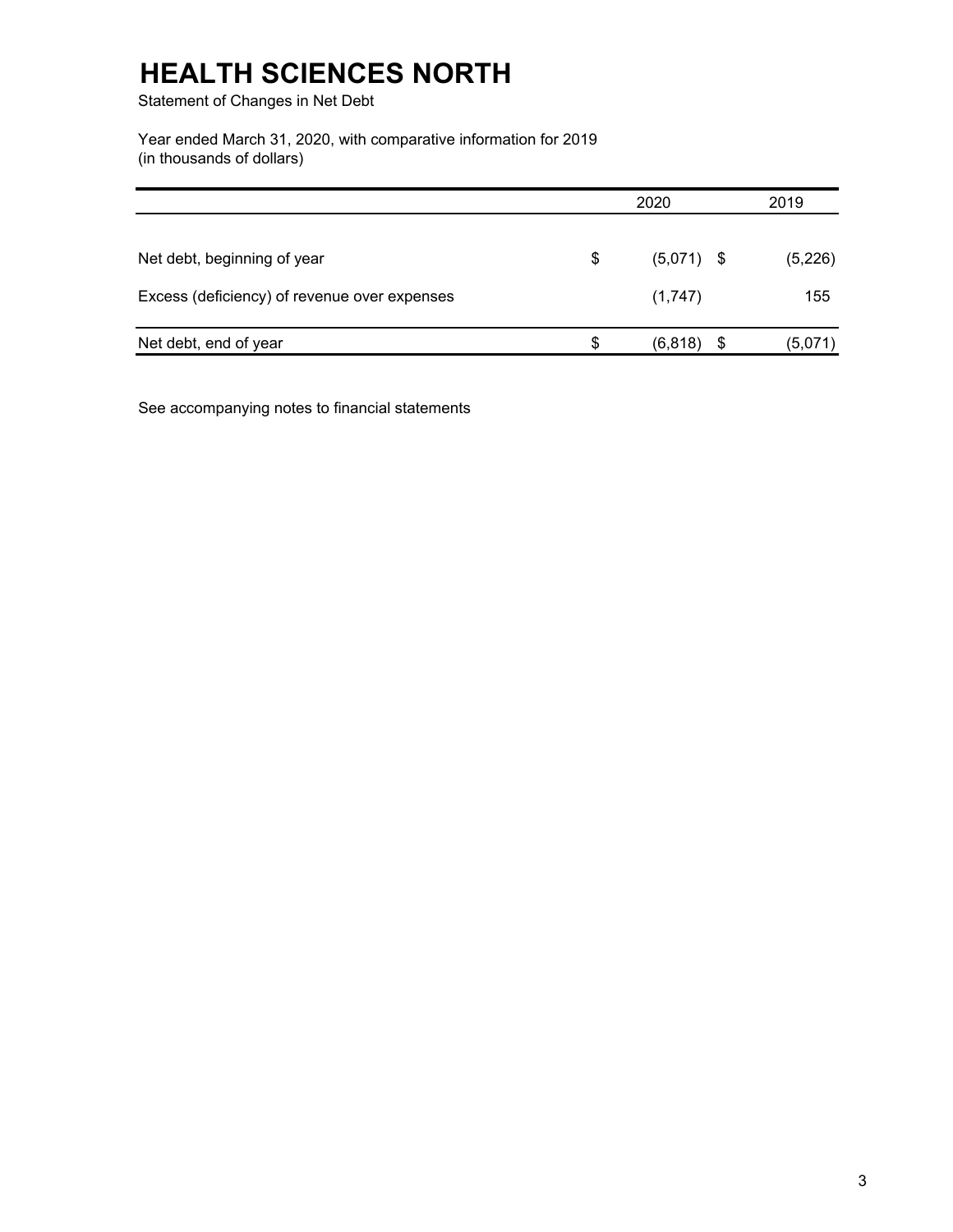Statement of Cash Flows

Year ended March 31, 2020, with comparative information for 2019 (in thousands of dollars)

|                                                                  | 2020                | 2019      |
|------------------------------------------------------------------|---------------------|-----------|
|                                                                  |                     |           |
| Cash flows from operating activities:                            |                     |           |
| Excess (deficiency) of revenue over expenses<br>Adjustments for: | \$<br>(1,747)<br>\$ | 155       |
| Amortization of capital assets                                   | 28,138              | 28,332    |
| Amortization of deferred capital contributions                   | (16, 272)           | (19, 856) |
| Increase in accrued benefits obligation                          | 2,215               | 2,003     |
|                                                                  | 12,334              | 10,634    |
| Change in non-cash working capital (note 11)                     | 7,522               | 497       |
|                                                                  | 19,856              | 11,131    |
| Cash flows from capital activities:                              |                     |           |
| Additions to capital assets:                                     |                     |           |
| - medical learners project                                       | (7, 454)            | (5,350)   |
| - equipment                                                      | (14, 838)           | (12, 365) |
| - building                                                       | (6, 794)            | (7, 223)  |
| Increase in deferred capital contributions                       | 13,650              | 18,989    |
|                                                                  | (15, 436)           | (5,949)   |
| Cash flows from financing activities:                            |                     |           |
| Decrease in long-term receivables                                | 851                 | 20,748    |
| Increase (decrease) in deferred contributions                    | 85                  | (199)     |
| Decrease in long-term obligations                                | (1, 554)            | (19, 306) |
|                                                                  | (618)               | 1,243     |
| Net increase in cash                                             | 3,802               | 6,425     |
| Cash, beginning of year                                          | 9,574               | 3,149     |
| Cash, end of year                                                | \$<br>\$<br>13,376  | 9,574     |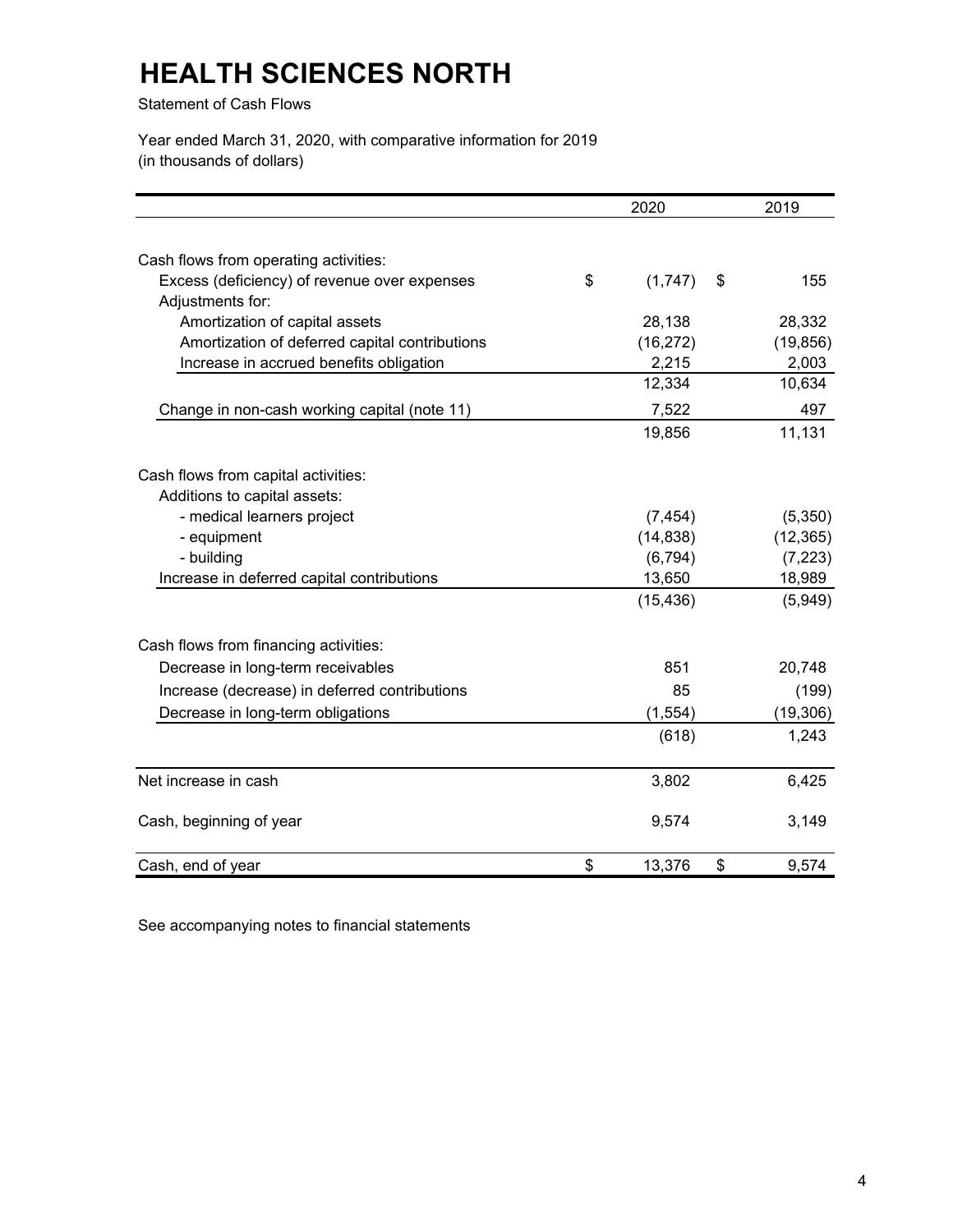Notes to Financial Statements

Year ended March 31, 2020 (In thousands of dollars)

Health Sciences North (the "Hospital") was incorporated under the laws of Ontario on June 30, 1997 and is exempt from income taxes under Section 149 of the Income Tax Act.

#### **1. Significant accounting policies:**

The financial statements have been prepared by management in accordance with Canadian public sector accounting standards including the 4200 standards for government not-for-profit organizations.

(a) Revenue recognition:

The Hospital accounts for contributions, which include donations and government grants, under the deferral method of accounting.

Under the Health Insurance Act and Regulations thereto, the Hospital is funded primarily by the Province of Ontario in accordance with budget arrangements established by the Ministry of Health (the "MOH") and Ontario Health North ("OHN"). Operating grants are recorded as revenue in the period to which they relate. Grants approved but not received at the end of an accounting period are accrued. Where a portion of a grant relates to a future period, it is deferred and recognized in the subsequent period.

Unrestricted contributions are recognized as revenue when received or receivable if the amounts can be reasonably estimated and collection is reasonably assured.

Externally restricted contributions are recognized as revenue in the period in which the related expenses are recognized.

Contributions restricted for the purchase of capital assets are deferred and amortized into revenue on the straight-line basis, at rates corresponding to those of the related capital assets.

Revenue from patient and other services is recognized when the service is provided.

(b) Inventories:

Inventories are stated at the lower of average cost and net realizable value. Cost comprises all costs to purchase, convert and any other costs in bringing the inventories to their present location and condition.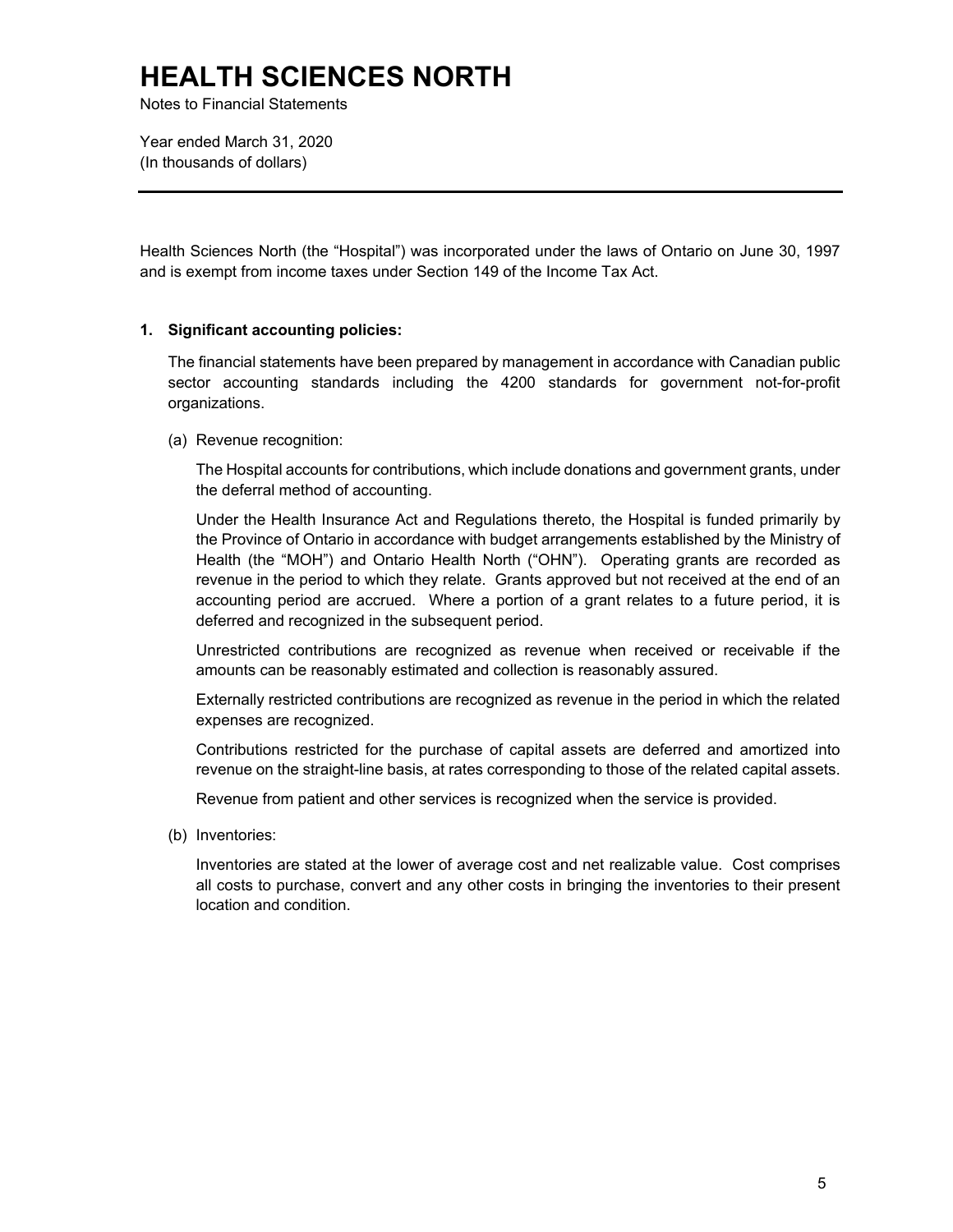Notes to Financial Statements

Year ended March 31, 2020 (In thousands of dollars)

#### **1. Significant accounting policies (continued):**

(c) Capital assets:

Purchased capital assets are recorded at cost. Assets acquired under capital leases are initially recorded at the present value of the future minimum lease payments and amortized over the useful life of the assets. Minor equipment replacements are expensed in the year of replacement.

Construction in progress is not amortized until construction is complete and the facilities come into use.

Amortization is provided on the straight-line basis at the following range of annual rates:

| Buildings and site services | $2\%$ - 10% |
|-----------------------------|-------------|
| Furniture and equipment     | 5% - 20%    |
| Information technology      | 10% - 33%   |

In the year of acquisition, amortization is provided at one-half of the rates otherwise charged.

Long-lived assets, including capital assets subject to amortization, are reviewed for impairment whenever events or changes in circumstances indicate that the carrying amount of an asset may not be recoverable. Recoverability is measured by a comparison of the carrying amount to the estimated undiscounted future cash flows expected to be generated by the asset. If the carrying amount of the asset exceeds its estimated future cash flows, an impairment charge is recognized by the amount by which the carrying amount of the asset exceeds the fair value of the asset. When quoted market prices are not available, the Hospital uses the expected future cash flows discounted at a rate commensurate with the risks associated with the recovery of the asset as an estimate of fair value.

Assets to be disposed of would be separately presented in the statement of financial position and reported at the lower of the carrying amount or fair value less costs to sell, and are no longer amortized. The asset and liabilities of a disposed group classified as held for sale would be presented separately in the appropriate asset and liability sections of the statement of financial position.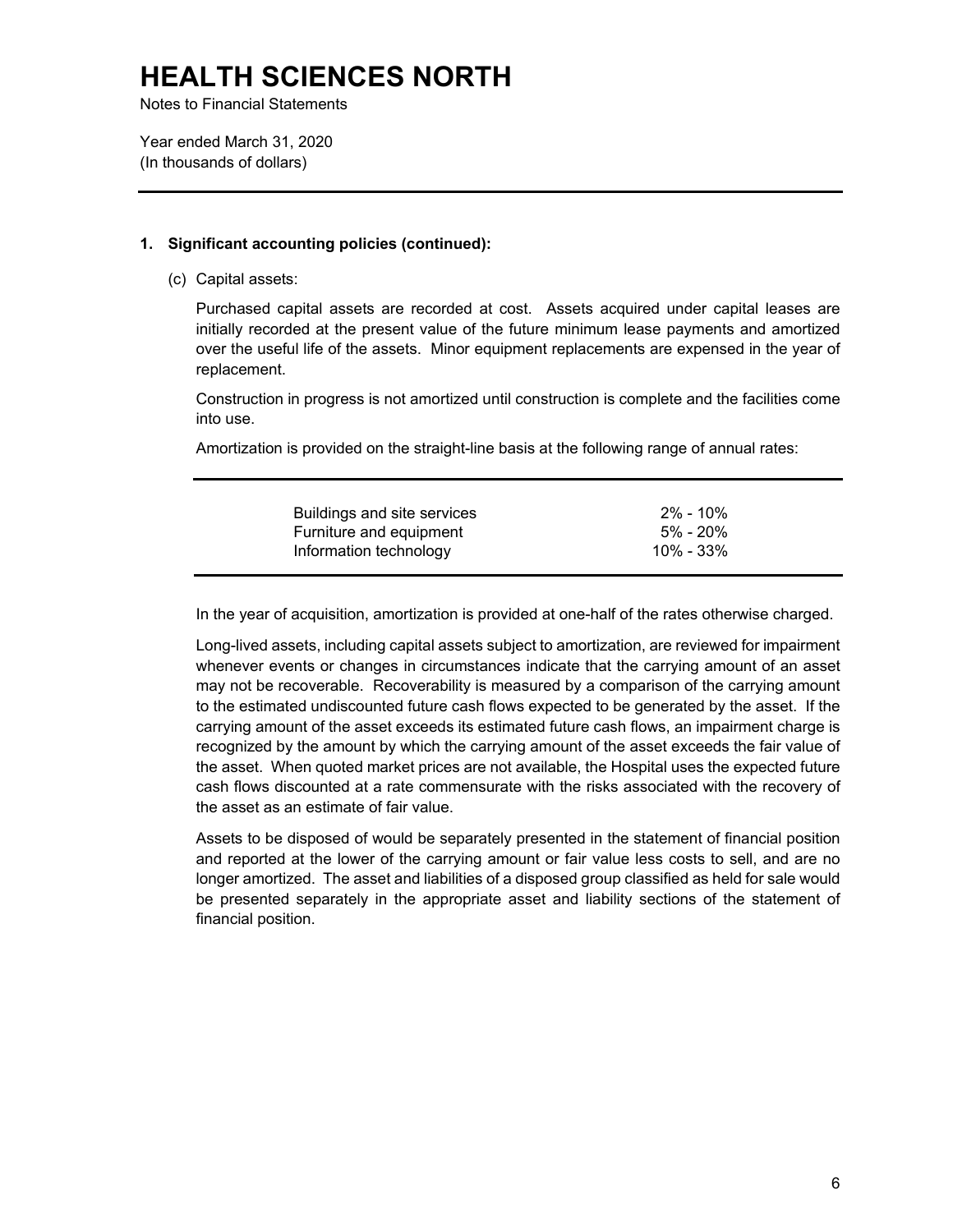Notes to Financial Statements

Year ended March 31, 2020 (In thousands of dollars)

#### **1. Significant accounting policies (continued):**

(d) Related entities:

The notes to financial statements include information of the following entities (note 13):

Health Sciences North Research Institute ("HSNRI")<br>NEO Kids Foundation Health Sciences North Foundation Northern Cancer Foundation Health Sciences North Volunteer Association Sudbury Hospital Services Sudbury Vascular Laboratory Ltd.

The investment in the controlled for-profit entity, Sudbury Vascular Laboratory Ltd., is accounted for by the equity method. The other entities are not consolidated.

#### (e) Employee post-retirement benefits:

The Hospital accrues its obligations for employee benefit plans. The cost of non-pension postretirement and post-employment benefits earned by employees is actuarially determined using the projected benefit method pro-rated on service and management's best estimate of retirement ages of employees and expected health care costs.

Actuarial gains (losses) on the accrued benefit obligation arise from changes in actuarial assumptions used to determine the accrued benefit obligation. The net accumulated actuarial gains (losses) are amortized over the average remaining service period of active employees. The average remaining service period of the active employees covered by the employee benefit plan is 11.8 years.

Past service costs arising from plan amendments are recognized immediately in the period the plan amendments occur.

The Hospital is an employer member of the Health Care of Ontario Pension Plan (the "Plan"), which is a multi-employer, defined benefit pension plan. The Hospital has adopted defined contribution plan accounting principles for this Plan because insufficient information is available to apply defined benefit plan accounting principles. The Hospital records as pension expense the current service cost, amortization of past service costs and interest costs related to the future employer contributions to the Plan for past employee service.

(f) Use of estimates:

obligations related to employee future benefits. Actual results could differ from those estimates. The preparation of the financial statements requires management to make estimates and assumptions that affect the reported amounts of assets and liabilities and disclosure of contingent assets and liabilities at the date of the financial statements and the reported amounts of revenue and expenses during the periods specified. Significant items subject to such estimates and assumptions include the carrying amount of capital assets; valuation allowances for receivables, and inventories; valuation of financial instruments; and assets and These estimates are reviewed periodically, and, as adjustments become necessary, they are reported in earnings in the year in which they become known.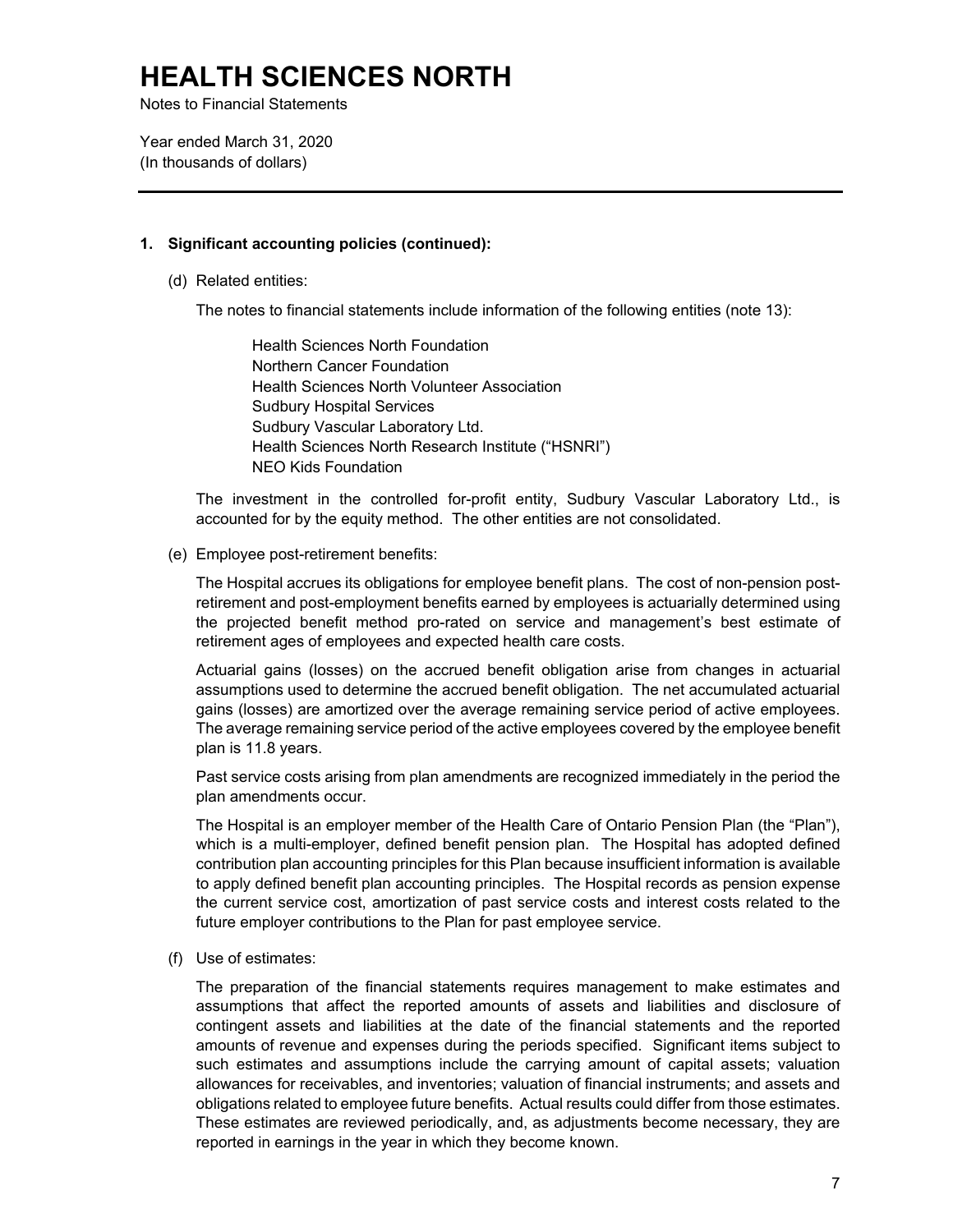Notes to Financial Statements

Year ended March 31, 2020 (In thousands of dollars)

#### **1. Significant accounting policies (continued):**

(g) Funding adjustments:

The Hospital receives grants from the OHN, MOH and Cancer Care Ontario ("CCO") for specific services. Pursuant to the related agreements, if the Hospital does not meet specified levels of activity, the OHN, MOH or CCO are entitled to seek refunds. Should any amounts become refundable, the refunds would be charged to operations in the period in which the refund is determined to be payable. Should programs and activities incur a deficit, the Hospital records any recoveries thereon in the period in which collection is received.

(h) Contributed services:

A substantial number of volunteers contribute a significant amount of their time each year. Given the difficulty of determining the fair market value, contributed services are not recognized in the financial statements.

(i) Financial instruments:

All financial instruments are initially recorded on the statement of financial position at fair value.

All investments, if any, held in equity instruments that trade in an active market are recorded at fair value. Management has elected to record investments at fair value as they are managed and evaluated on a fair value basis. Freestanding derivative instruments that are not equity instruments that are quoted in an active market are subsequently measured at fair value.

Unrealized changes in fair value are recognized in the statement of remeasurement gains and losses until they are realized, when they are transferred to the statement of operations.

Transaction costs incurred on the acquisition of financial instruments measured subsequently at fair value are expensed as incurred.

All financial assets are assessed for impairment on an annual basis. Where a decline in fair value is determined to be other than temporary, the amount of the loss is recognized in the statement of operations and any unrealized gain is adjusted through the statement of remeasurement gains and losses. On sale, the statement of remeasurement gains and losses associated with that instrument are reversed and recognized in the statement of operations.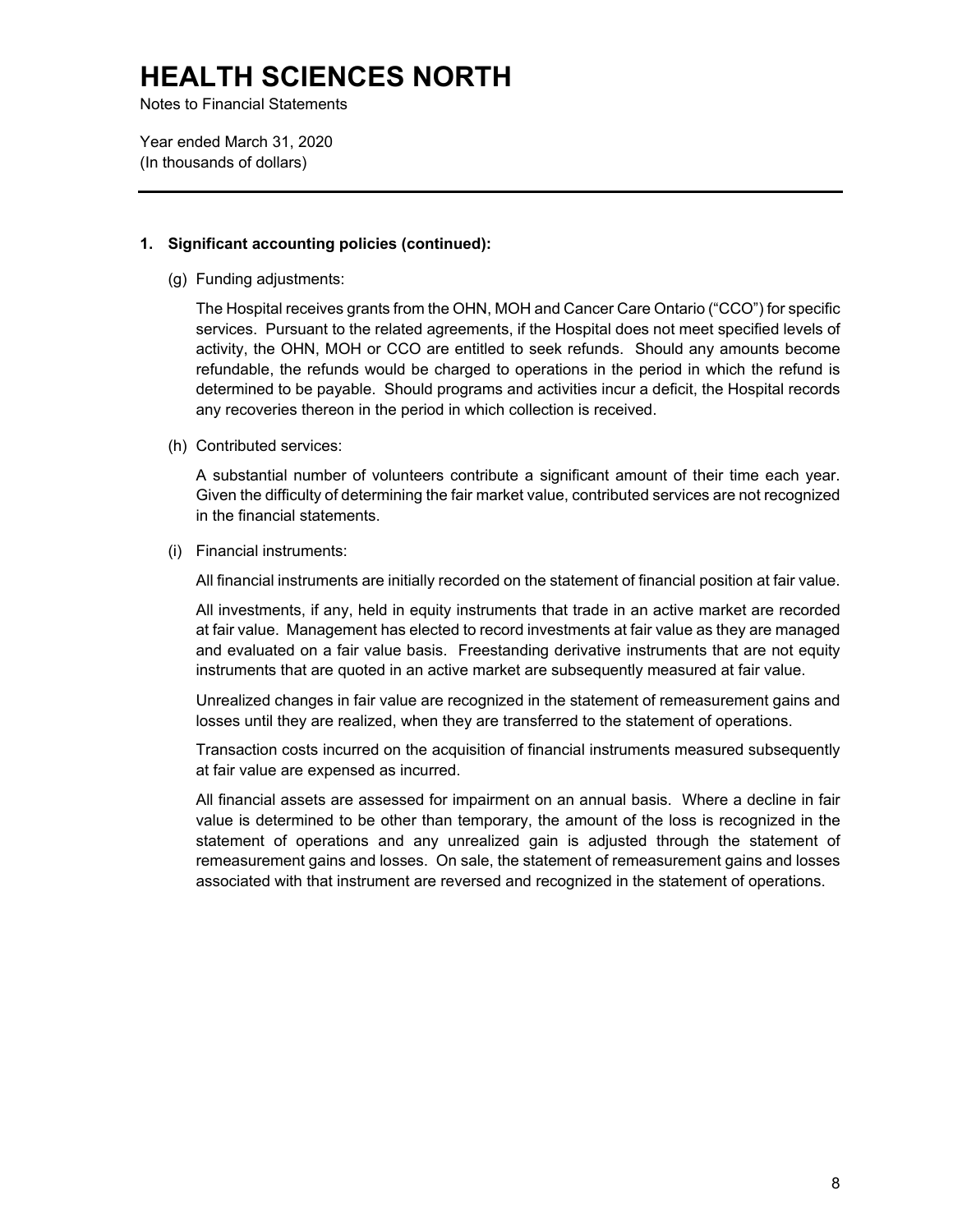Notes to Financial Statements

Year ended March 31, 2020 (In thousands of dollars)

### **2. Accounts receivable:**

|                                          | 2020         | 2019         |
|------------------------------------------|--------------|--------------|
|                                          |              |              |
| OHN and MOH                              | \$<br>6,621  | \$<br>16,060 |
| <b>Patients</b>                          | 9,280        | 7,879        |
| Hospitals and agencies                   | 5,369        | 5,405        |
| Canada Revenue Agency (HST)              | 2,502        | 2,934        |
| CCO                                      | 3,078        | 619          |
| Current portion of long-term receivables | 1,171        | 1,412        |
| Other                                    | 5,668        | 4,206        |
|                                          | 33,689       | 38,515       |
| Less: allowance for doubtful accounts    | (2,572)      | (2,400)      |
|                                          | \$<br>31,117 | \$<br>36,115 |

### **3. Long-term receivables:**

|                                       | 2020        | 2019        |
|---------------------------------------|-------------|-------------|
|                                       |             |             |
| <b>City of Greater Sudbury</b>        | \$<br>2,332 | \$<br>2,901 |
| Northern Cancer Foundation            | 1,040       | 1,583       |
| <b>Sudbury Hospital Services</b>      | 20          | 896         |
|                                       | 3,392       | 5,380       |
| Less: current portion                 | (1, 171)    | (1, 412)    |
| Less: allowance for doubtful accounts |             | (896)       |
|                                       | \$<br>2,221 | \$<br>3,072 |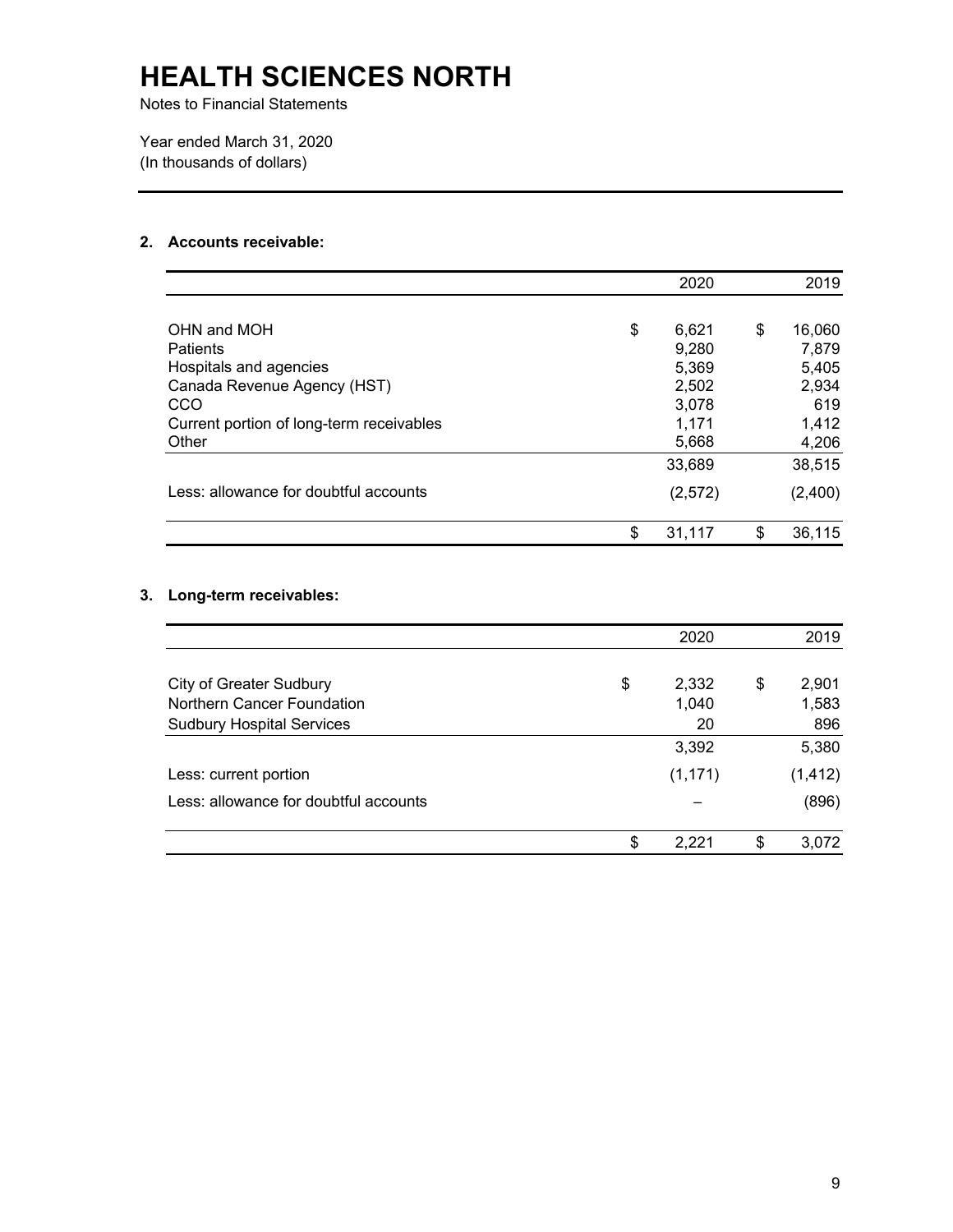Notes to Financial Statements

Year ended March 31, 2020 (In thousands of dollars)

### **4. Capital assets:**

|                             |               |                             |         |                   | 2020    |
|-----------------------------|---------------|-----------------------------|---------|-------------------|---------|
|                             | Cost          | Accumulated<br>Amortization |         | Net book<br>Value |         |
| Property                    | \$<br>3,767   | \$                          |         | \$                | 3,767   |
| Buildings and site services | 144,806       |                             | 87,344  |                   | 57,462  |
| Furniture and equipment     | 145,567       |                             | 117,369 |                   | 28,198  |
| Information technology      | 84,484        |                             | 66,687  |                   | 17,797  |
| Assets under capital leases | 5,133         |                             | 4,678   |                   | 455     |
| Capital project - building  | 296,987       |                             | 85,408  |                   | 211,579 |
| Capital project - equipment | 53,446        |                             | 53,189  |                   | 257     |
| Projects in progress        | 23,148        |                             |         |                   | 23,148  |
|                             | \$<br>757,338 | \$                          | 414,675 | \$                | 342,663 |

|                             |               |                             |         | 2019              |
|-----------------------------|---------------|-----------------------------|---------|-------------------|
|                             | Cost          | Accumulated<br>Amortization |         | Net book<br>Value |
| Property                    | \$<br>3.767   | \$                          |         | \$<br>3,767       |
| Buildings and site services | 135,849       |                             | 83,601  | 52,248            |
| Furniture and equipment     | 136,974       |                             | 108,793 | 28,181            |
| Information technology      | 81,658        |                             | 59,676  | 21,982            |
| Assets under capital leases | 5.133         |                             | 4.340   | 793               |
| Capital project - building  | 296,987       |                             | 77,966  | 219,021           |
| Capital project - equipment | 53.446        |                             | 52,462  | 984               |
| Projects in progress        | 14,739        |                             |         | 14,739            |
|                             | \$<br>728,553 | \$                          | 386.838 | \$341.715         |

### **5. Bank indebtedness:**

The Hospital has arranged for credit facilities which include a demand operating line to \$40 million. The facilities bear interest at banker's prime rate less 0.25% (2019 – prime rate less 0.25%).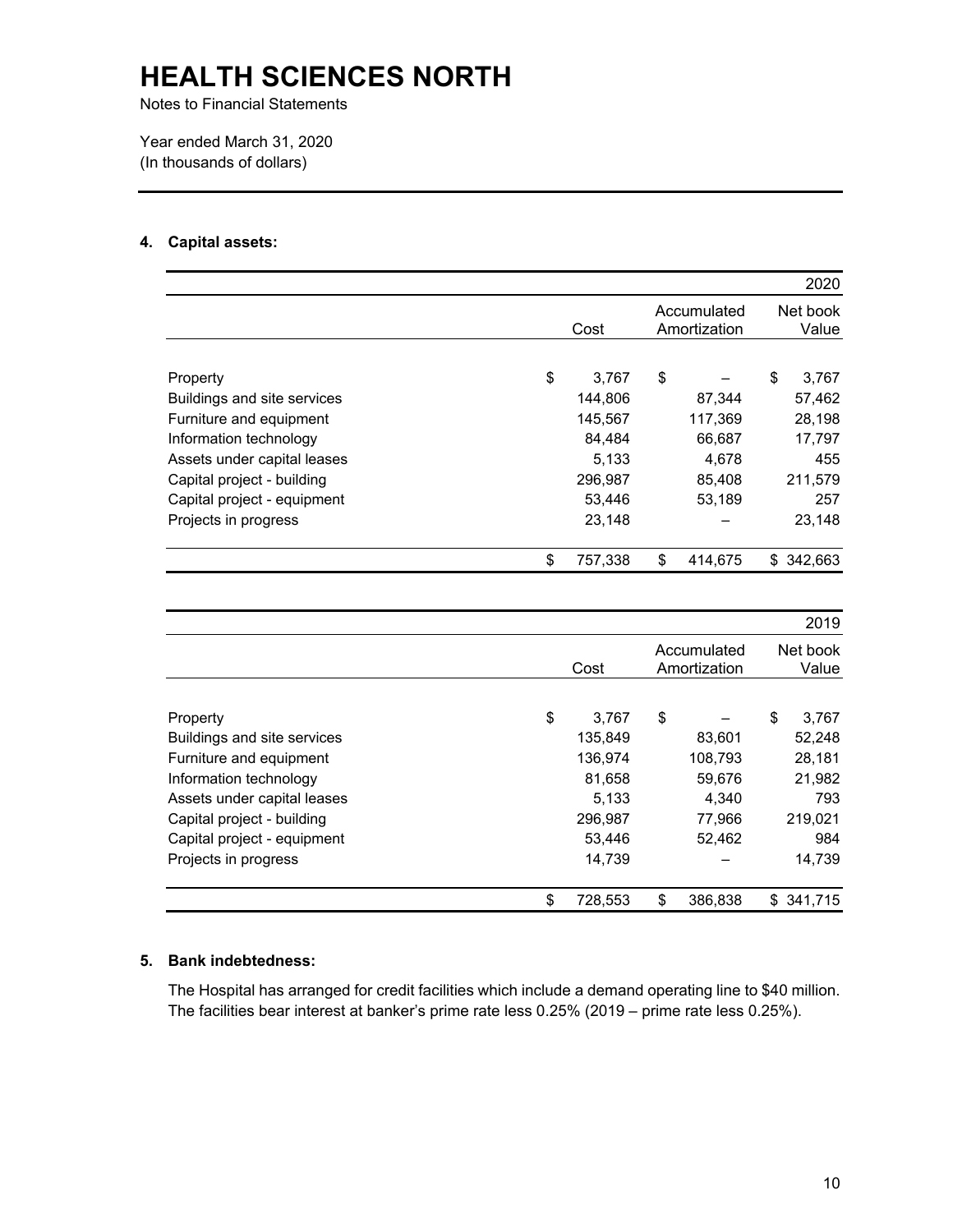Notes to Financial Statements

Year ended March 31, 2020 (In thousands of dollars)

#### **6. Accounts payable and accrued liabilities:**

|                                           | 2020         | 2019         |
|-------------------------------------------|--------------|--------------|
| Accounts payable and accrued liabilities: |              |              |
| - operating                               | \$<br>43,461 | \$<br>37,672 |
| - capital                                 | 4,164        | 5,413        |
| - OHN and MOH                             | 7,922        | 5,750        |
| - CCO                                     | 2,094        | 1,537        |
| Payroll accruals:                         |              |              |
| - salaries and wages                      | 10,589       | 13,280       |
| - vacation pay                            | 17,374       | 17,774       |
| - sick leave                              | 116          | 181          |
| Deferred revenue                          | 5,987        | 6,082        |
|                                           | \$<br>91,707 | \$<br>87,689 |

#### **7. Deferred contributions:**

Deferred contributions represent unspent externally restricted grants for research and other purposes. The changes in the deferred contributions balance are as follows:

|                                                    |     | 2020        |    | 2019        |
|----------------------------------------------------|-----|-------------|----|-------------|
| Balance, beginning of year                         | \$  | 570         | \$ | 769         |
| Contributions received<br>Amounts taken to revenue |     | 150<br>(65) |    | 53<br>(252) |
| Balance, end of year                               | \$. | 655         | S  | 570         |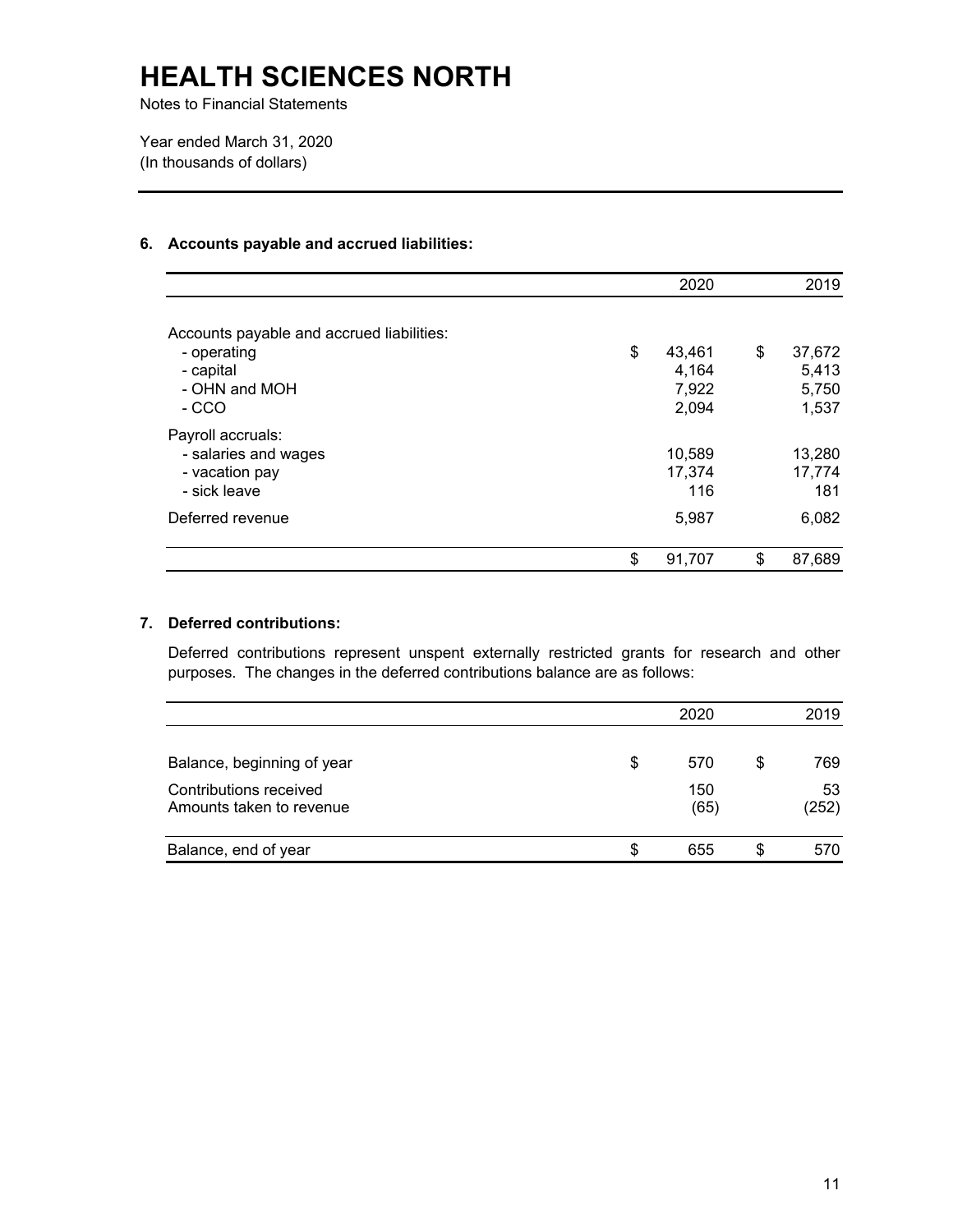Notes to Financial Statements

Year ended March 31, 2020 (In thousands of dollars)

#### **8. Deferred capital contributions:**

Deferred capital contributions represent the unamortized and unspent balances of donations and grants restricted for capital asset acquisitions. Details of the continuity of these funds are as follows:

|                                         | 2020          | 2019          |
|-----------------------------------------|---------------|---------------|
| Balance, beginning of year              | \$<br>267,228 | \$<br>268,095 |
| Additional contributions                |               |               |
| Equipment and buildings:<br>OHN and MOH | 9,026         | 7,748         |
| CCO                                     | 263           | 2,006         |
| Northern Cancer Foundation              | 2,673         |               |
| <b>Health Sciences North Foundation</b> | (106)         | 5,332         |
| City of Sudbury                         | 700           |               |
| Other                                   | 981           | 960           |
|                                         | 13,537        | 16,046        |
| Capital expansion project:              |               |               |
| MOH - Phase 2 capital expansion project |               | 2,804         |
| City of Greater Sudbury                 | 113           | 139           |
|                                         | 13,650        | 18,989        |
| Less: amounts amortized to revenue      | (16, 272)     | (19, 856)     |
| Balance, end of year                    | \$<br>264,606 | \$<br>267,228 |

The balance of unamortized and unspent funds consists of the following:

|                                          | 2020          | 2019          |
|------------------------------------------|---------------|---------------|
| Unamortized                              | \$<br>263,655 | \$<br>265,670 |
| Unspent:<br><b>Building</b><br>Equipment | 928<br>23     | 1,544<br>14   |
|                                          | 951           | 1,558         |
|                                          | \$<br>264,606 | \$<br>267,228 |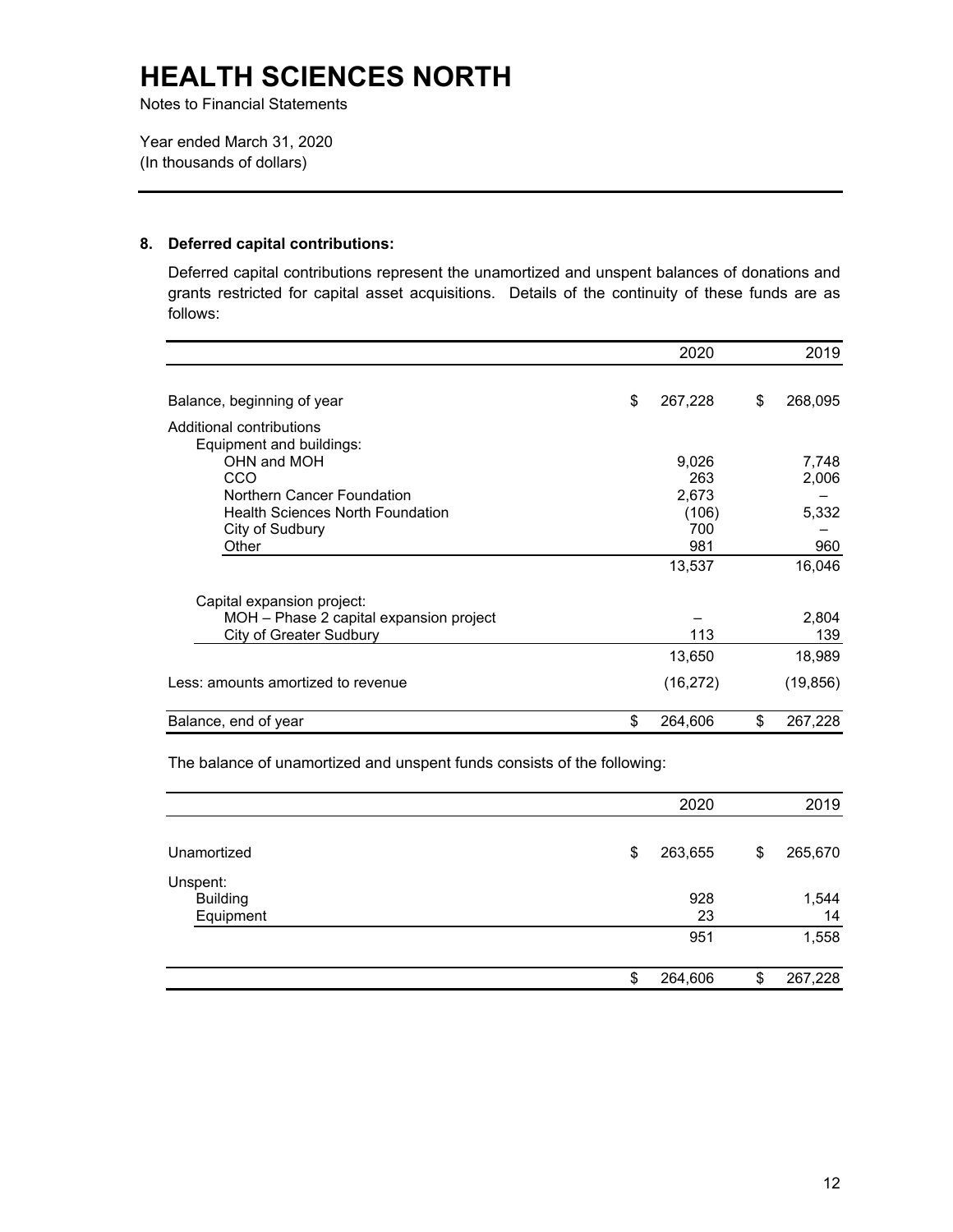Notes to Financial Statements

Year ended March 31, 2020 (In thousands of dollars)

#### **9. Employee post-retirement benefits:**

The Hospital sponsors a post-retirement defined benefit plan for medical, life insurance and dental benefits for substantially all unionized full time employees with various cost-sharing arrangements as determined by their collective agreements. The most recent valuation of the employee future benefits was completed as at March 31, 2019. The next full valuation of the plan will be as of March 31, 2022.

The accrued benefit obligation is recorded in the financial statements as follows:

|                                               | 2020         |    | 2019    |
|-----------------------------------------------|--------------|----|---------|
|                                               |              |    |         |
| Accrued benefit obligation, beginning of year | \$<br>26,568 | \$ | 24,565  |
| Add: benefit costs                            | 3,502        |    | 3,229   |
|                                               | 30,070       |    | 27,794  |
| Less: benefit contributions                   | (1, 287)     |    | (1,226) |
| Balance, end of year                          | \$<br>28,783 | S  | 26,568  |

Similar to most post-employment benefit plans (other than pension) in Canada, the Hospital's plan is not pre-funded, resulting in a plan deficit equal to the accrued benefit obligation.

The significant actuarial assumptions adopted in measuring the Hospital's accrued benefit obligations are as follows:

|                                          | 2020  | 2019     |
|------------------------------------------|-------|----------|
|                                          |       |          |
| Discount rate                            | 3.25% | $3.05\%$ |
| Dental care cost trend rate              | 4.00% | 4.00%    |
| Initial health care cost trend rate      | 6.00% | $6.00\%$ |
| Health care cost trend rate declining to | 4.00% | 4.00%    |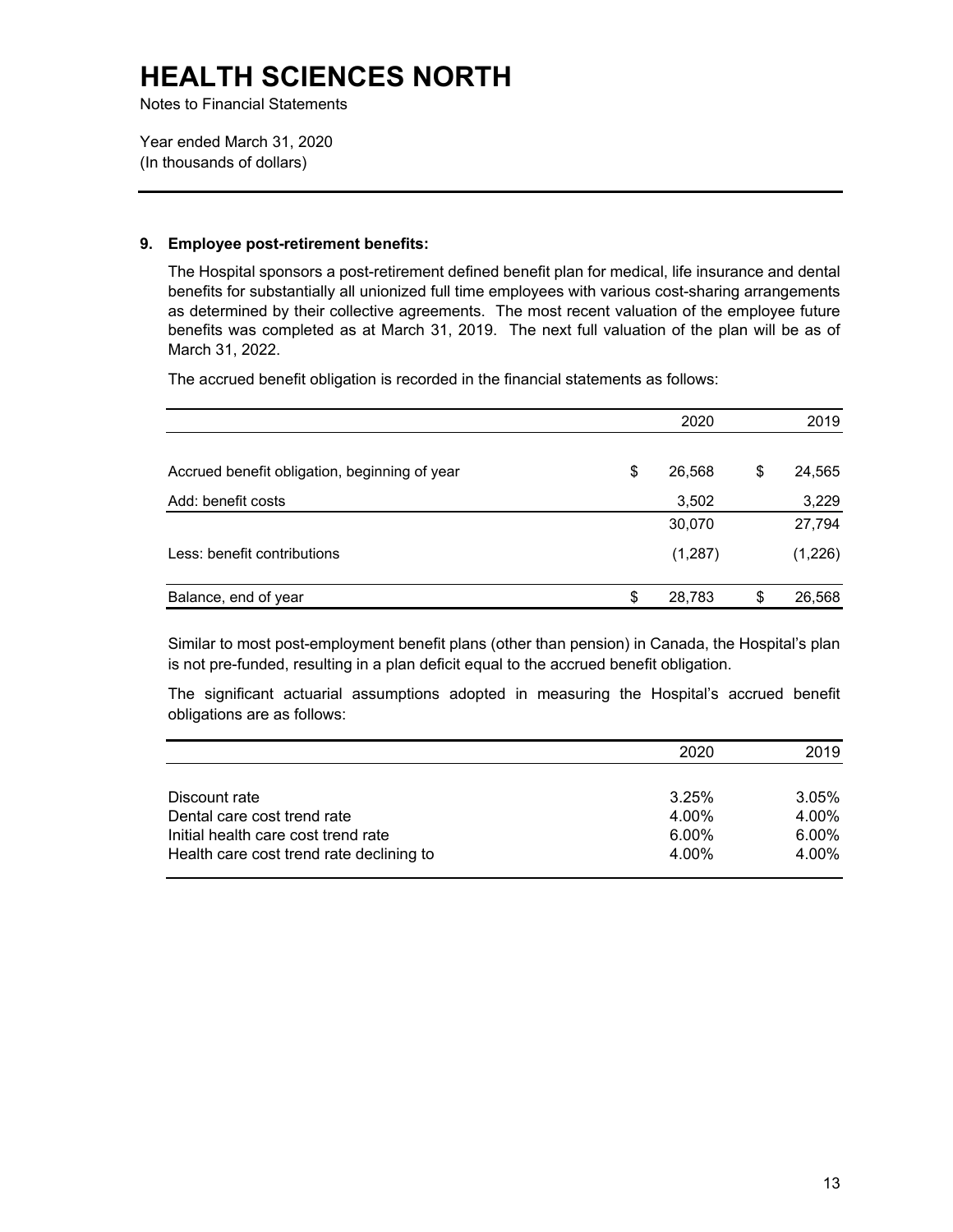Notes to Financial Statements

Year ended March 31, 2020 (In thousands of dollars)

#### **10. Long-term obligations:**

|                                 | 2020                |    | 2019          |
|---------------------------------|---------------------|----|---------------|
| Long-term debt (a)<br>Other (b) | \$<br>23,666<br>217 | \$ | 25,003<br>449 |
|                                 | 23,883              |    | 25,452        |
| Less: current portion           | (1, 554)            |    | (1, 569)      |
|                                 | \$<br>22,329        | S  | 23,883        |

(a) Long-term debt:

Long-term debt consists of:

- interest at 4.42% and is being repaid in unblended monthly payments over 20 years. (i) Demand non-revolving loan to \$22,000 to finance capital expenditures. The loan bears This facility is a consolidation of various facilities drawn on in prior years. As at March 31, 2020, \$14,345 (2019 - \$15,117) is drawn on this facility.
- (ii) Demand revolving loan to \$10,400 to finance parking lot improvements. The loan bears interest at a rate of prime less 0.25% and is being repaid in unblended monthly payments over 20 years. As at March 31, 2020, a total of \$9,321 (2019 - \$9,886) is drawn on the facility.

Principal repayments of long-term debt are as follows:

| 2021       | \$<br>1,337  |
|------------|--------------|
| 2022       | 1,337        |
| 2023       | 1,337        |
| 2024       | 1,337        |
| 2025       | 1,337        |
| Thereafter | 16,981       |
|            |              |
|            | \$<br>23,666 |

(b) Other:

The Hospital has entered into a six-year capital lease for equipment ending February 2021. The lease is being repaid in blended monthly lease payments of \$20 and an annual interest rate of 2.85%.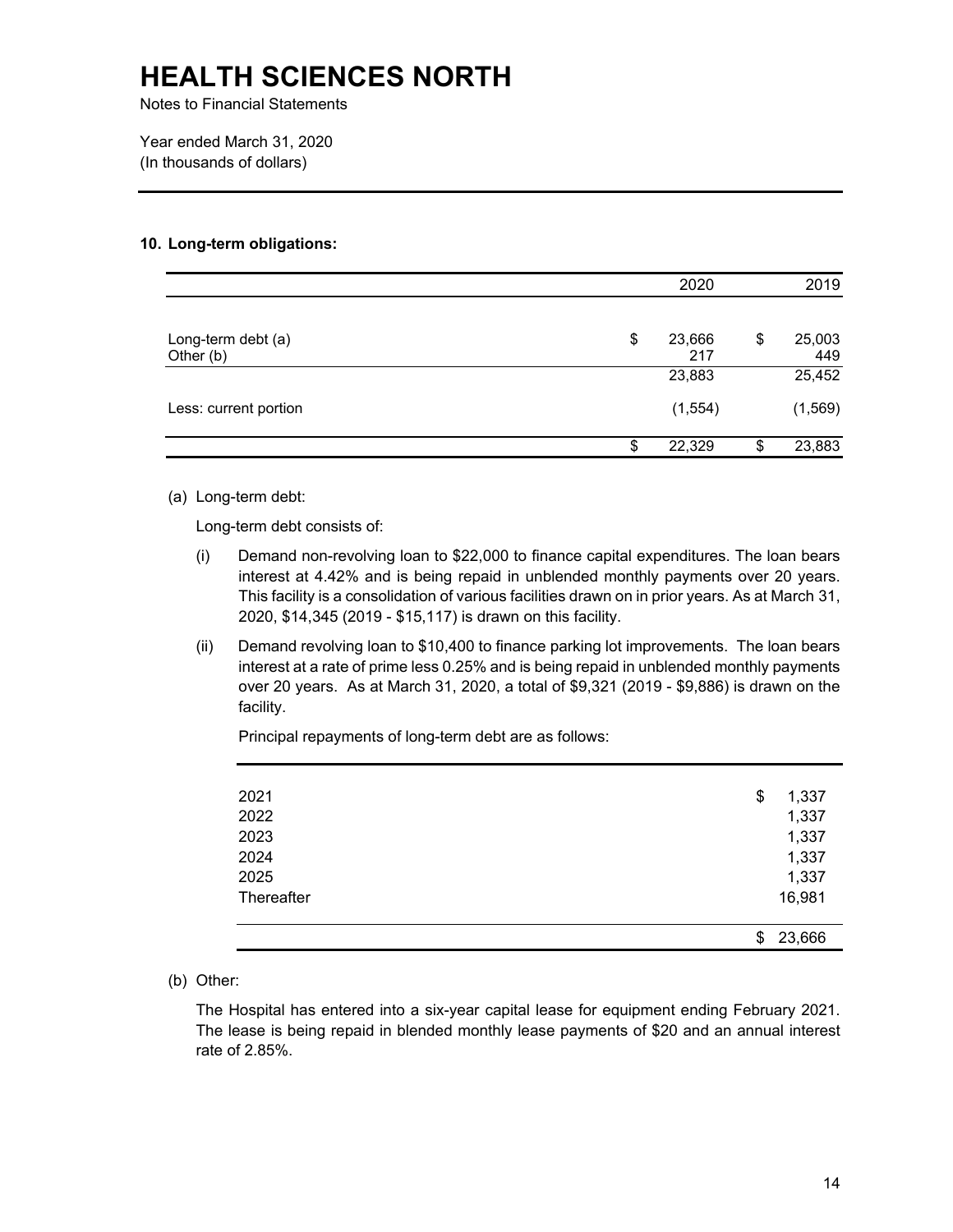Notes to Financial Statements

Year ended March 31, 2020 (In thousands of dollars)

#### **11. Change in non-cash working capital:**

|                                          |    | 2020    |    | 2019     |
|------------------------------------------|----|---------|----|----------|
| Accounts receivable                      | \$ | 4,998   | \$ | (1, 397) |
| Inventories                              |    | (1,463) |    | 216      |
| Prepayments                              |    | (16)    |    | (630)    |
| Accounts payable and accrued liabilities |    | 4,018   |    | 9,460    |
| Current portion of long-term obligations |    | (15)    |    | (7, 152) |
|                                          | S  | 7.522   | S  | 497      |

#### **12. Pension plan:**

Substantially all of the employees of the Hospital are members of the Plan which is a multi-employer defined benefit plan. Contributions to the Plan made during the year on behalf of employees amounted to \$21,456 (2019 - \$20,555) and are included in employee benefits in the statement of operations.

#### **13. Other entities:**

This section addresses disclosure requirements regarding the Hospital's relationships with related entities. The relationship can be one of economic interest, significant influence, joint control or control.

(a) Foundations and Volunteer Association:

The Hospital has an economic interest in the Health Sciences North Foundation. The Health Sciences North Foundation was created for the purpose of promoting and participating in fundraising programs in order to raise money for capital projects and to assist in undertaking all phases of medical research. At March 31, 2020, the amount owing to the Hospital from the Foundation was \$94 (2019 - \$196). During the year, the Hospital received donations amounting to \$1,063 (2019 - \$5,988) from the Health Sciences North Foundation.

The Hospital has an economic interest in the Northern Cancer Foundation. The Northern Cancer Foundation was created for the purpose of promoting and participating in fundraising activities throughout the northeastern Ontario region to support cancer research and cancer care programs of the Northeast Cancer Program. At March 31, 2020, the amount owing to the Hospital from the Foundation was \$2,637 (2019 - \$1,682). During the year, the Hospital received donations amounting to \$2,727 (2019 - \$Nil) from the Northern Cancer Foundation.

The Hospital has an economic interest in the Health Sciences North Volunteer Association. The Health Sciences North Volunteer Association was created for the purpose of promoting and participating in fundraising activities in order to raise money for capital equipment, health related community projects and volunteer activities. At March 31, 2020, the amount owing to the Hospital from the Association was \$Nil (2019 - \$Nil).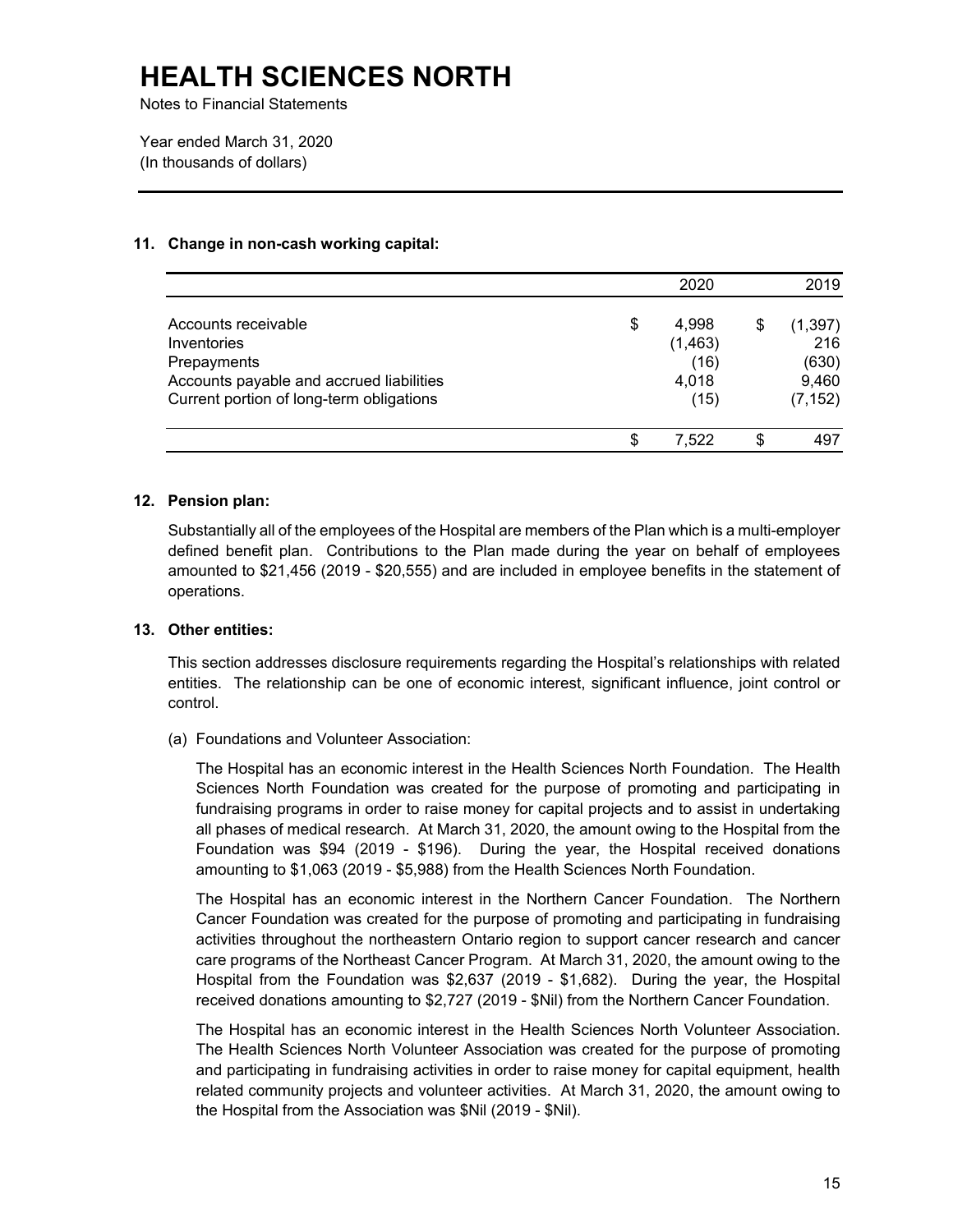Notes to Financial Statements

Year ended March 31, 2020 (In thousands of dollars)

#### **13. Other entities (continued):**

(a) Foundations and Volunteer Association (continued):

The Hospital has an economic interest in the NEO Kids Foundation. The NEO Kids Foundation was created for the purpose of promoting and participating in fundraising activities to raise money to support services, equipment, and research for young patients. At March 31, 2020, the amount owing to the Hospital from the Foundation was \$142 (2019 - \$234). During the year, the Hospital received donations amounting to \$66 (2019 - \$166) from the NEO Kids Foundation.

(b) Sudbury Hospital Services:

The Hospital has significant influence in Sudbury Hospital Services ("SHS"). As of April 1, 2019 the Hospital ended its long standing contract with SHS under which SHS provided warewashing and transportation services to the Hospital based on rates reflecting the costs, expenses and disbursements incurred by them in the normal course of business. During the year, the Hospital purchased \$755 (2019 - \$2,280) in ware-washing and transportation services from Sudbury Hospital Services. At March 31, 2020, the amount owing to the Hospital from Sudbury Hospital Services was \$20 (2019 - \$Nil).

(c) Sudbury Vascular Laboratory Ltd.:

Sudbury Vascular Laboratory Ltd. was created to operate a vascular laboratory. The Hospital controls Sudbury Vascular Laboratory Ltd.

As at March 31, 2020, Sudbury Vascular Laboratory Ltd. had total amounts owing to the Hospital of \$160 (2019 - \$78).

Financial information for 2020 was not available at the time of the audit report date.

A summary of the most recently available pertinent financial information of Sudbury Vascular Laboratory Ltd. is as follows:

|                                                           | 2019                 | 2018                 |  |
|-----------------------------------------------------------|----------------------|----------------------|--|
|                                                           |                      |                      |  |
| Financial position:                                       |                      |                      |  |
| Total assets                                              | \$<br>571            | \$<br>362            |  |
| <b>Total liabilities</b><br>Net assets (debt)             | 555<br>16            | 525<br>(163)         |  |
|                                                           | \$<br>571            | \$<br>362            |  |
| Results of operations:<br>Total revenue<br>Total expenses | \$<br>1,823<br>1,748 | \$<br>1,523<br>1,702 |  |
| Excess (deficiency) of revenue over expenses              | \$<br>75             | \$<br>(179)          |  |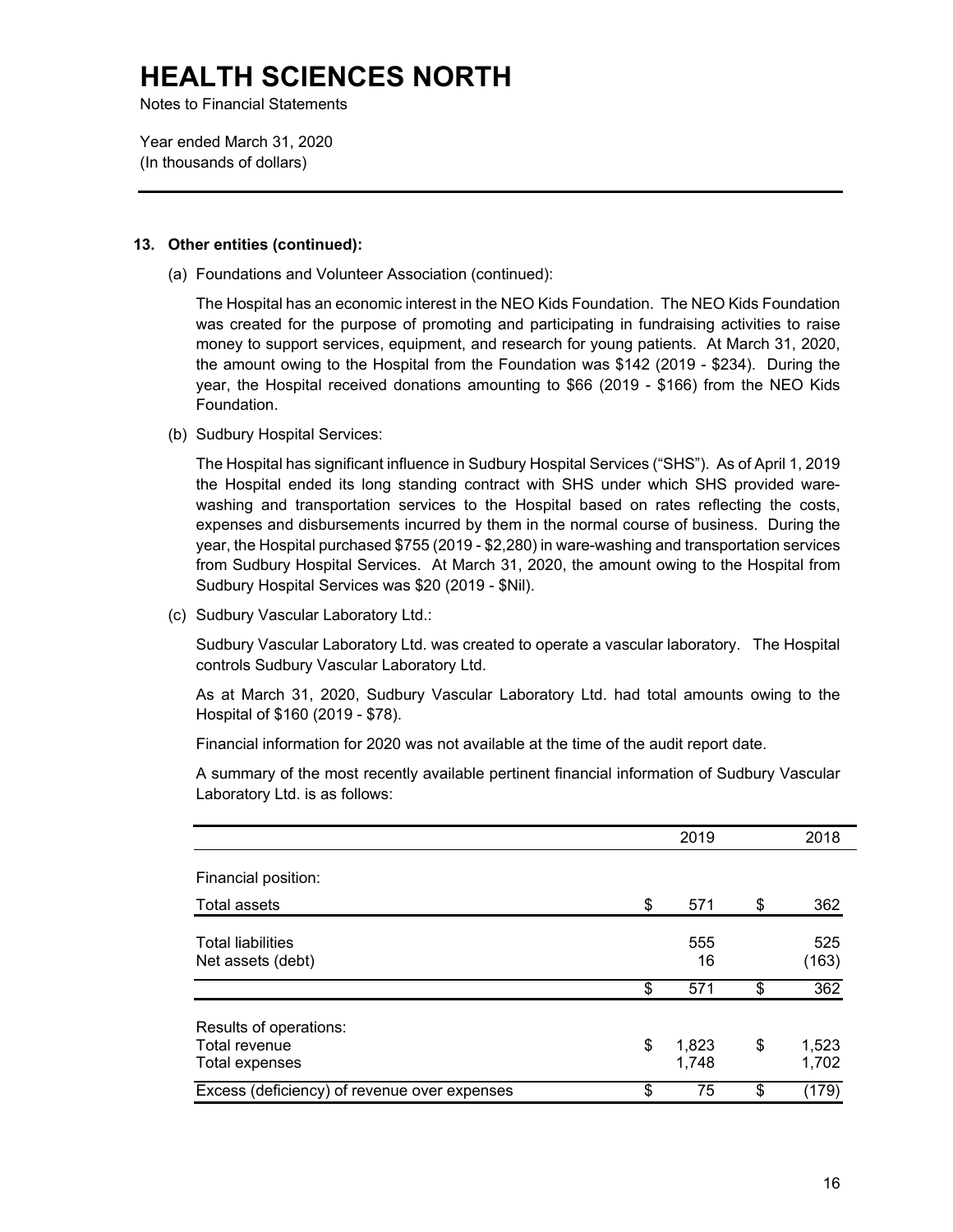Notes to Financial Statements

Year ended March 31, 2020 (In thousands of dollars)

#### **13. Other entities (continued):**

(c) Sudbury Vascular Laboratory Ltd. (continued):

|                                                                      |    | 2019       | 2018               |
|----------------------------------------------------------------------|----|------------|--------------------|
|                                                                      |    |            |                    |
| Cash flows:                                                          |    |            |                    |
| Cash from operations<br>Cash from financing and investing activities | \$ | 151<br>(8) | \$<br>(171)<br>119 |
| Increase (decrease) in cash                                          | S  | 143        | (52)               |

(d) Health Sciences North Research Institute:

 amounts owing to the Hospital of \$730 (2019 - \$245). HSNRI was created on April 1, 2012 to establish a center of excellence in research, education, and training related to health and healthcare delivery. The Hospital has significant influence over HSNRI, a tax-exempt entity without share capital. As at March 31, 2020, HSNRI had total

#### **14. Contingencies:**

(a) Legal matters and litigation:

The Hospital is involved in certain legal matters and litigation, the outcomes of which are not presently determinable. The loss, if any, from these contingencies will be accounted for in the periods in which the matters are resolved. Management is of the opinion that these matters are mitigated by adequate insurance coverage.

(b) Employment matters:

During the normal course of operation, the Hospital is involved in certain employment related negotiations and has recorded accruals based on management's estimate of potential settlement amounts where these amounts are reasonably determinable.

(c) Sudbury Hospital Services:

As of April 1, 2019, services previously performed by Sudbury Hospital Services ("SHS") for the Hospital are now being performed in-house. The Hospital has assumed responsibility for the existing net liabilities of SHS as well funding future operating losses until such time as the operations of SHS are wound down.

In connection with this announcement, the Hospital recorded a one-time expense of \$1,289 in the prior year, relating to the write-down of amounts owing from SHS as well as management's estimate of the net liabilities assumed from SHS.

Future operating losses funded by HSN will be recorded in the fiscal period in which they are incurred.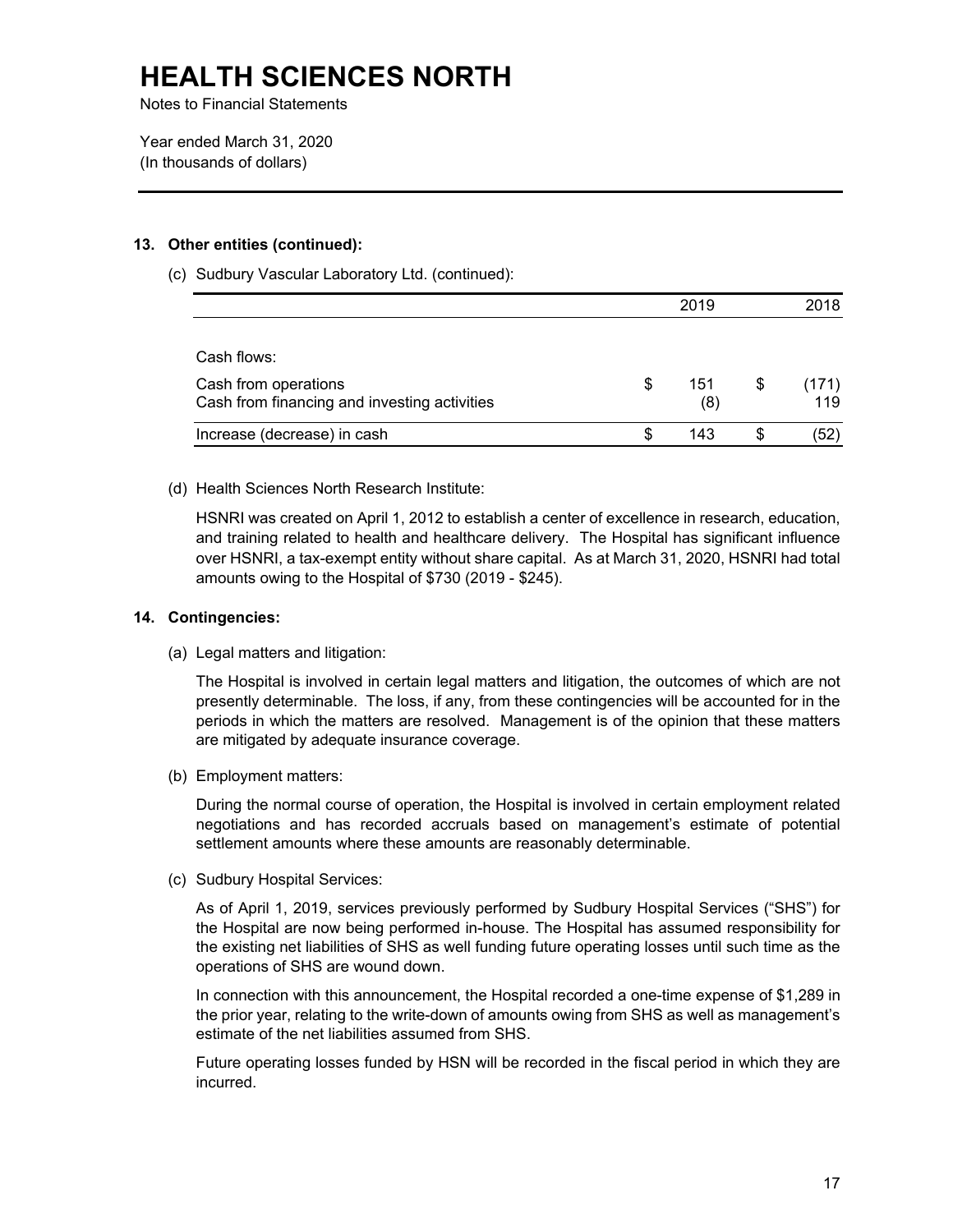Notes to Financial Statements

Year ended March 31, 2020 (In thousands of dollars)

#### **15. Financial risks and concentration of credit risk:**

(a) Credit risk:

Credit risk refers to the risk that a counterparty may default on its contractual obligations resulting in a financial loss. The Hospital is exposed to credit risk with respect to accounts receivable and other investments.

The Hospital assesses, on a continuous basis, accounts receivable and provides for any amounts that are not collectible in the allowance for doubtful accounts. The maximum exposure to credit risk of the Hospital at March 31, 2020 is the carrying value of these assets.

Management considers credit risk to be minimal as most of the accounts receivable balance is collected in a timely fashion.

The Hospital follows an investment policy approved by the Board of Directors. The maximum exposure to credit risk of the Hospital at March 31, 2020 is the carrying value of these assets.

There have been no significant changes to the credit risk exposure from 2019.

(b) Liquidity risk:

Liquidity risk is the risk that the Hospital will be unable to fulfill its obligations on a timely basis or at a reasonable cost. The Hospital manages its liquidity risk by monitoring its operating requirements. The Hospital prepares budget and cash forecasts to ensure it has sufficient funds to fulfill its obligations.

Accounts payable and accrued liabilities are generally due within 60 days of the date of an invoice.

There have been no significant changes to the liquidity risk exposure from 2019.

#### **16. Comparative information:**

The financial statements have been reclassified, where applicable, to conform to the presentation used in the current year. The changes do not affect the prior year excess of revenues over expenses.